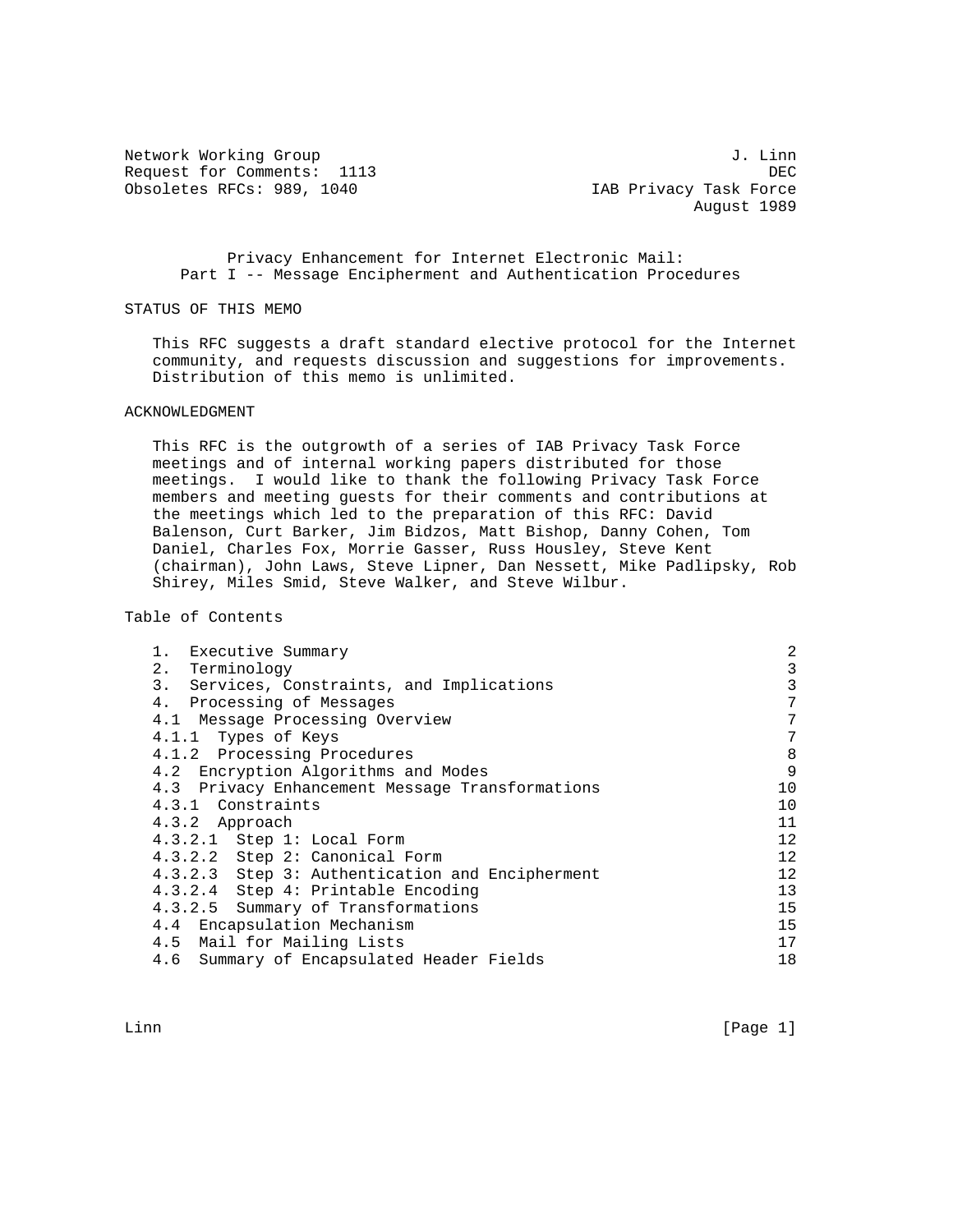| 4.6.1 Per-Message Encapsulated Header Fields               | 20 |
|------------------------------------------------------------|----|
| 4.6.1.1 X-Proc-Type Field                                  | 20 |
| 4.6.1.2 X-DEK-Info Field                                   | 21 |
| 4.6.2 Encapsulated Header Fields Normally Per-Message      | 21 |
| 4.6.2.1 X-Sender-ID Field                                  | 22 |
| 4.6.2.2 X-Certificate Field                                | 22 |
| 4.6.2.3 X-MIC-Info Field                                   | 23 |
| 4.6.3 Encapsulated Header Fields with Variable Occurrences | 23 |
| 4.6.3.1 X-Issuer-Certificate Field                         | 23 |
| 4.6.4 Per-Recipient Encapsulated Header Fields             | 24 |
| 4.6.4.1 X-Recipient-ID Field                               | 24 |
| 4.6.4.2 X-Key-Info Field                                   | 24 |
| 4.6.4.2.1 Symmetric Key Management                         | 24 |
| 4.6.4.2.2 Asymmetric Key Management                        | 25 |
| 5. Key Management                                          | 26 |
| 5.1 Data Encrypting Keys (DEKs)                            | 26 |
| 5.2 Interchange Keys (IKs)                                 | 26 |
| 5.2.1 Subfield Definitions                                 | 28 |
| 5.2.1.1 Entity Identifier Subfield                         | 28 |
| 5.2.1.2 Issuing Authority Subfield                         | 29 |
| 5.2.1.3 Version/Expiration Subfield                        | 29 |
| 5.2.2 IK Cryptoperiod Issues                               | 29 |
| 6. User Naming                                             | 29 |
| 6.1 Current Approach                                       | 29 |
| 6.2 Issues for Consideration                               | 30 |
| 7. Example User Interface and Implementation               | 30 |
| 8. Areas For Further Study                                 | 31 |
| 9. References                                              | 32 |
| NOTES                                                      | 32 |

1. Executive Summary

 This RFC defines message encipherment and authentication procedures, in order to provide privacy enhancement services for electronic mail transfer in the Internet. It is one member of a related set of four RFCs. The procedures defined in the current RFC are intended to be compatible with a wide range of key management approaches, including both symmetric (secret-key) and asymmetric (public-key) approaches for encryption of data encrypting keys. Use of symmetric cryptography for message text encryption and/or integrity check computation is anticipated. RFC-1114 specifies supporting key management mechanisms based on the use of public-key certificates. RFC-1115 specifies algorithm and related information relevant to the current RFC and to RFC-1114. A subsequent RFC will provide details of paper and electronic formats and procedures for the key management infrastructure being established in support of these services.

Privacy enhancement services (confidentiality, authentication, and

Linn [Page 2]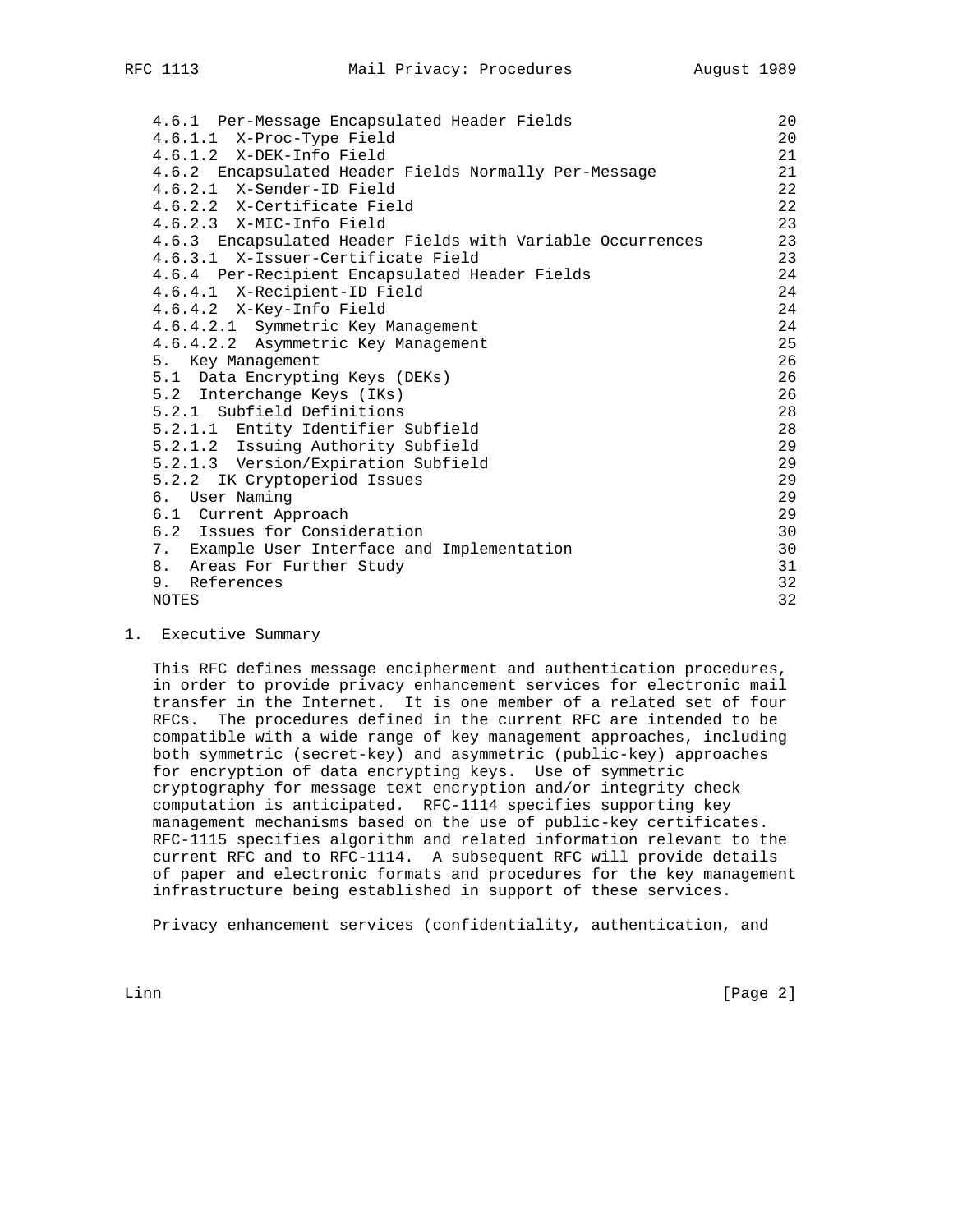message integrity assurance) are offered through the use of end-to end cryptography between originator and recipient User Agent processes, with no special processing requirements imposed on the Message Transfer System at endpoints or at intermediate relay sites. This approach allows privacy enhancement facilities to be incorporated on a site-by-site or user-by-user basis without impact on other Internet entities. Interoperability among heterogeneous components and mail transport facilities is supported.

#### 2. Terminology

 For descriptive purposes, this RFC uses some terms defined in the OSI X.400 Message Handling System Model per the 1984 CCITT Recommendations. This section replicates a portion of X.400's Section 2.2.1, "Description of the MHS Model: Overview" in order to make the terminology clear to readers who may not be familiar with the OSI MHS Model.

 In the MHS model, a user is a person or a computer application. A user is referred to as either an originator (when sending a message) or a recipient (when receiving one). MH Service elements define the set of message types and the capabilities that enable an originator to transfer messages of those types to one or more recipients.

 An originator prepares messages with the assistance of his or her User Agent (UA). A UA is an application process that interacts with the Message Transfer System (MTS) to submit messages. The MTS delivers to one or more recipient UAs the messages submitted to it. Functions performed solely by the UA and not standardized as part of the MH Service elements are called local UA functions.

 The MTS is composed of a number of Message Transfer Agents (MTAs). Operating together, the MTAs relay messages and deliver them to the intended recipient UAs, which then make the messages available to the intended recipients.

 The collection of UAs and MTAs is called the Message Handling System (MHS). The MHS and all of its users are collectively referred to as the Message Handling Environment.

3. Services, Constraints, and Implications

 This RFC defines mechanisms to enhance privacy for electronic mail transferred in the Internet. The facilities discussed in this RFC provide privacy enhancement services on an end-to-end basis between sender and recipient UAs. No privacy enhancements are offered for message fields which are added or transformed by intermediate relay points.

Linn [Page 3]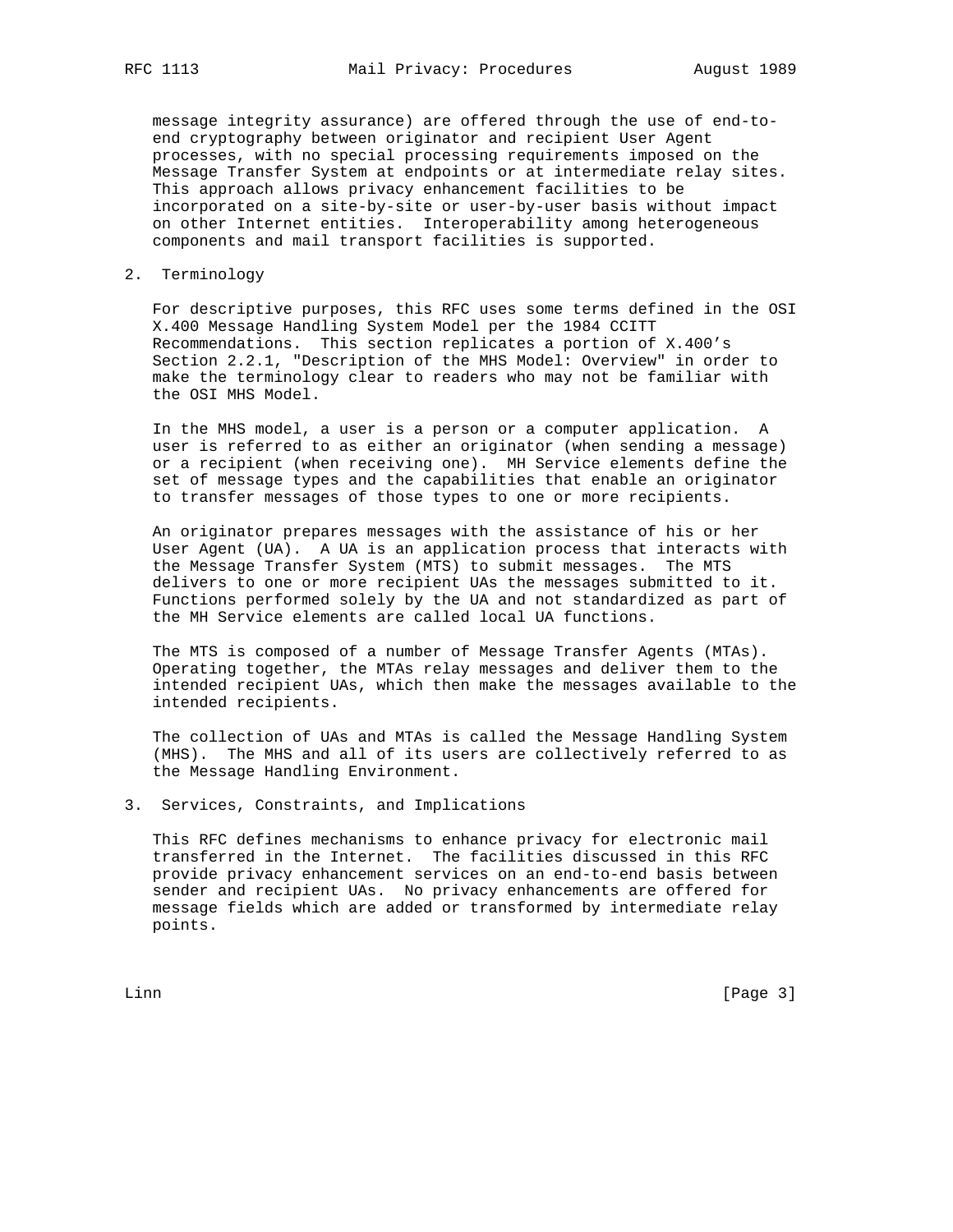Authentication and integrity facilities are always applied to the entirety of a message's text. No facility for confidentiality without authentication is provided. Encryption facilities may be applied selectively to portions of a message's contents; this allows less sensitive portions of messages (e.g., descriptive fields) to be processed by a recipient's delegate in the absence of the recipient's personal cryptographic keys. In the limiting case, where the entirety of message text is excluded from encryption, this feature can be used to yield the effective combination of authentication and integrity services without confidentiality.

 In keeping with the Internet's heterogeneous constituencies and usage modes, the measures defined here are applicable to a broad range of Internet hosts and usage paradigms. In particular, it is worth noting the following attributes:

- 1. The mechanisms defined in this RFC are not restricted to a particular host or operating system, but rather allow interoperability among a broad range of systems. All privacy enhancements are implemented at the application layer, and are not dependent on any privacy features at lower protocol layers.
- 2. The defined mechanisms are compatible with non-enhanced Internet components. Privacy enhancements are implemented in an end-to-end fashion which does not impact mail processing by intermediate relay hosts which do not incorporate privacy enhancement facilities. It is necessary, however, for a message's sender to be cognizant of whether a message's intended recipient implements privacy enhancements, in order that encoding and possible encipherment will not be performed on a message whose destination is not equipped to perform corresponding inverse transformations.
- 3. The defined mechanisms are compatible with a range of mail transport facilities (MTAs). Within the Internet, electronic mail transport is effected by a variety of SMTP implementations. Certain sites, accessible via SMTP, forward mail into other mail processing environments (e.g., USENET, CSNET, BITNET). The privacy enhancements must be able to operate across the SMTP realm; it is desirable that they also be compatible with protection of electronic mail sent between the SMTP environment and other connected environments.
- 4. The defined mechanisms are compatible with a broad range of electronic mail user agents (UAs). A large variety of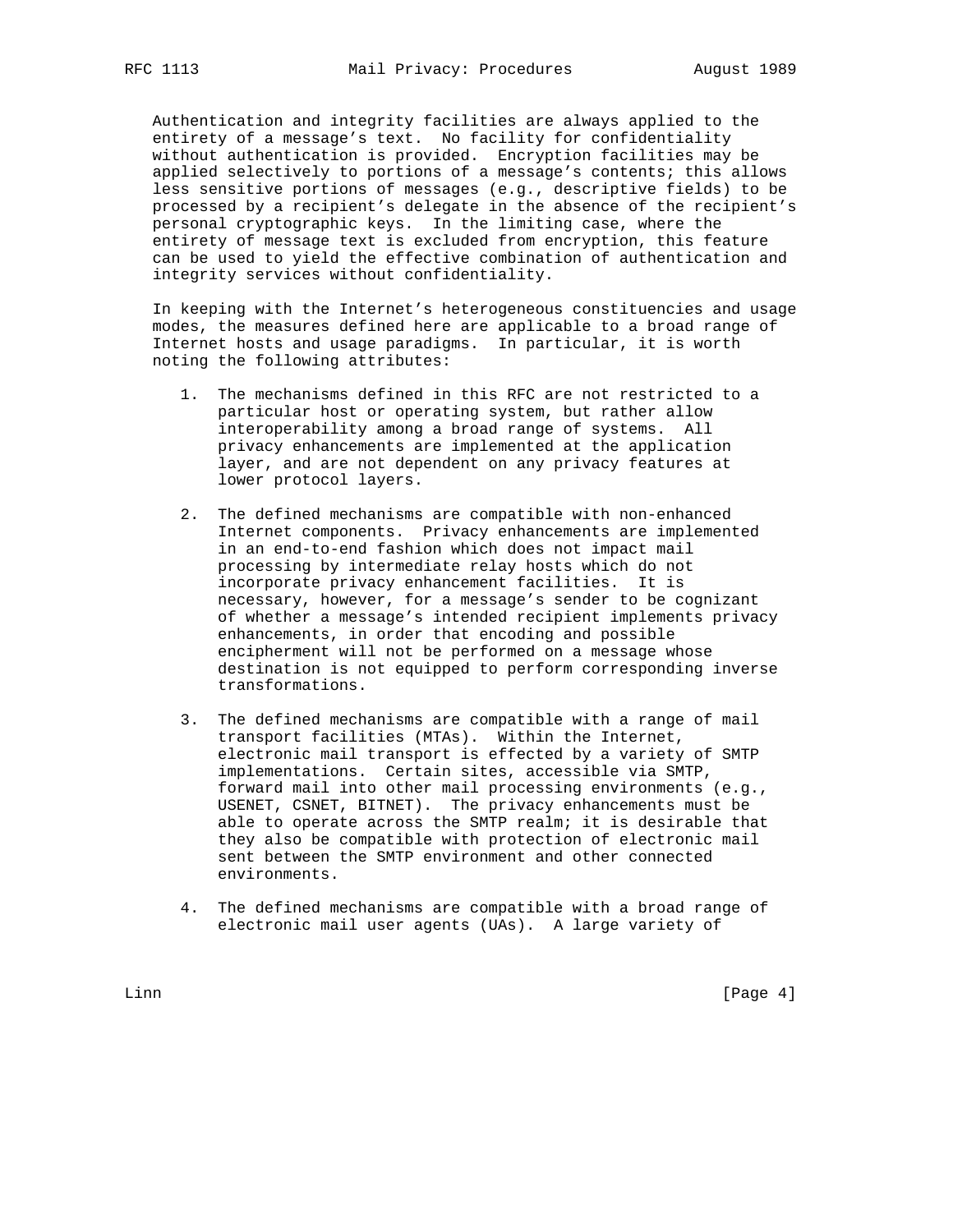electronic mail user agent programs, with a corresponding broad range of user interface paradigms, is used in the Internet. In order that electronic mail privacy enhancements be available to the broadest possible user community, selected mechanisms should be usable with the widest possible variety of existing UA programs. For purposes of pilot implementation, it is desirable that privacy enhancement processing be incorporable into a separate program, applicable to a range of UAs, rather than requiring internal modifications to each UA with which privacy-enhanced services are to be provided.

- 5. The defined mechanisms allow electronic mail privacy enhancement processing to be performed on personal computers (PCs) separate from the systems on which UA functions are implemented. Given the expanding use of PCs and the limited degree of trust which can be placed in UA implementations on many multi-user systems, this attribute can allow many users to process privacy-enhanced mail with a higher assurance level than a strictly UA-based approach would allow.
- 6. The defined mechanisms support privacy protection of electronic mail addressed to mailing lists (distribution lists, in ISO parlance).
- 7. The mechanisms defined within this RFC are compatible with a variety of supporting key management approaches, including (but not limited to) manual pre-distribution, centralized key distribution based on symmetric cryptography, and the use of public-key certificates. Different key management mechanisms may be used for different recipients of a multicast message. While support for a particular key management mechanism is not a minimum essential requirement for compatibility with this RFC, adoption of the public-key certificate approach defined in companion RFC-1114 is strongly recommended.

 In order to achieve applicability to the broadest possible range of Internet hosts and mail systems, and to facilitate pilot implementation and testing without the need for prior modifications throughout the Internet, three basic restrictions are imposed on the set of measures to be considered in this RFC:

 1. Measures will be restricted to implementation at endpoints and will be amenable to integration at the user agent (UA) level or above, rather than necessitating integration into the message transport system (e.g., SMTP servers).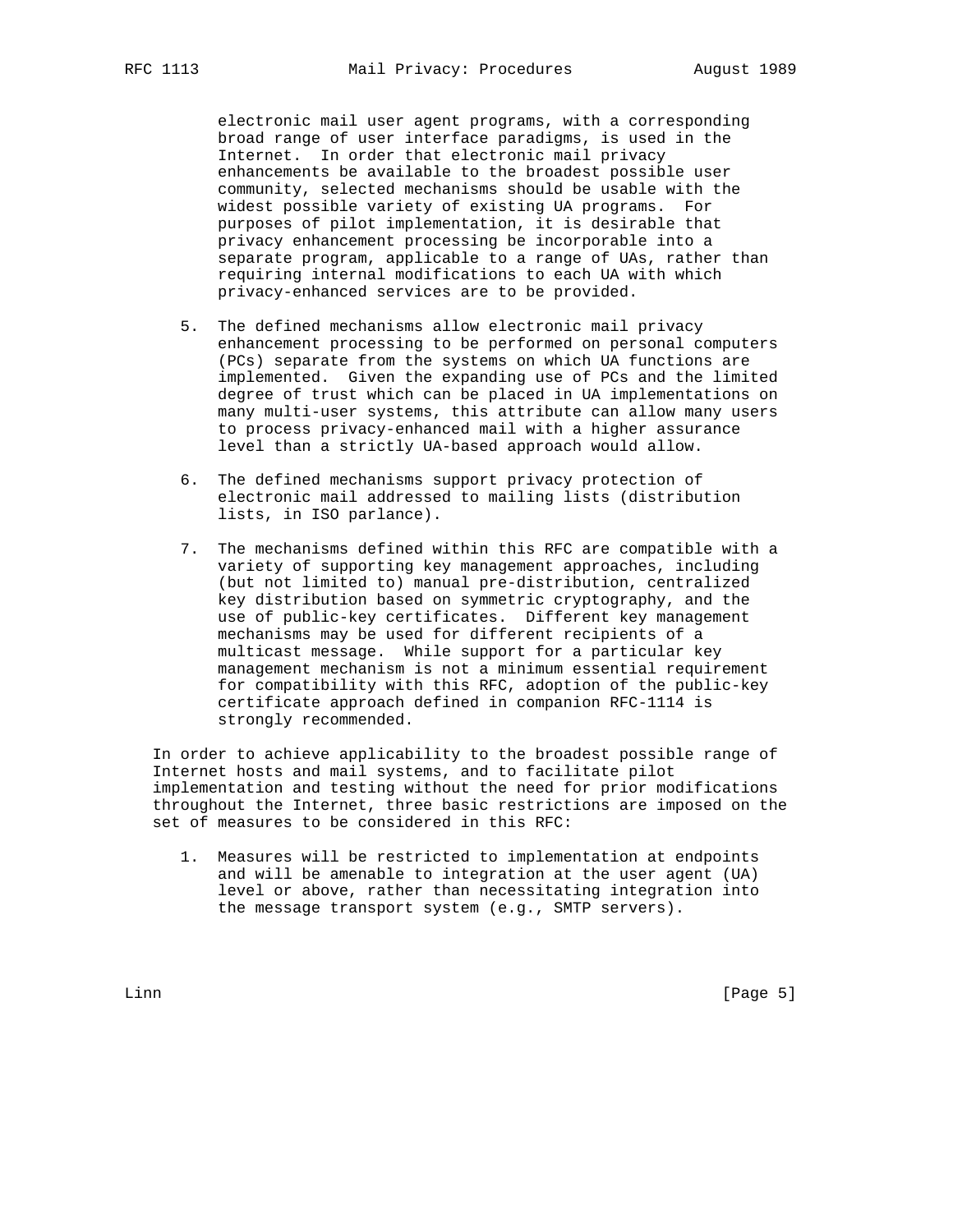- 2. The set of supported measures enhances rather than restricts user capabilities. Trusted implementations, incorporating integrity features protecting software from subversion by local users, cannot be assumed in general. In the absence of such features, it appears more feasible to provide facilities which enhance user services (e.g., by protecting and authenticating inter-user traffic) than to enforce restrictions (e.g., inter-user access control) on user actions.
- 3. The set of supported measures focuses on a set of functional capabilities selected to provide significant and tangible benefits to a broad user community. By concentrating on the most critical set of services, we aim to maximize the added privacy value that can be provided with a modest level of implementation effort.

 As a result of these restrictions, the following facilities can be provided:

- 1. disclosure protection,
- 2. sender authenticity,
- 3. message integrity measures, and
- 4. (if asymmetric key management is used) non-repudiation of origin,

but the following privacy-relevant concerns are not addressed:

- 1. access control,
- 2. traffic flow confidentiality,
- 3. address list accuracy,
- 4. routing control,
- 5. issues relating to the casual serial reuse of PCs by multiple users,
- 6. assurance of message receipt and non-deniability of receipt,
- 7. automatic association of acknowledgments with the messages to which they refer, and
- 8. message duplicate detection, replay prevention, or other

Linn [Page 6]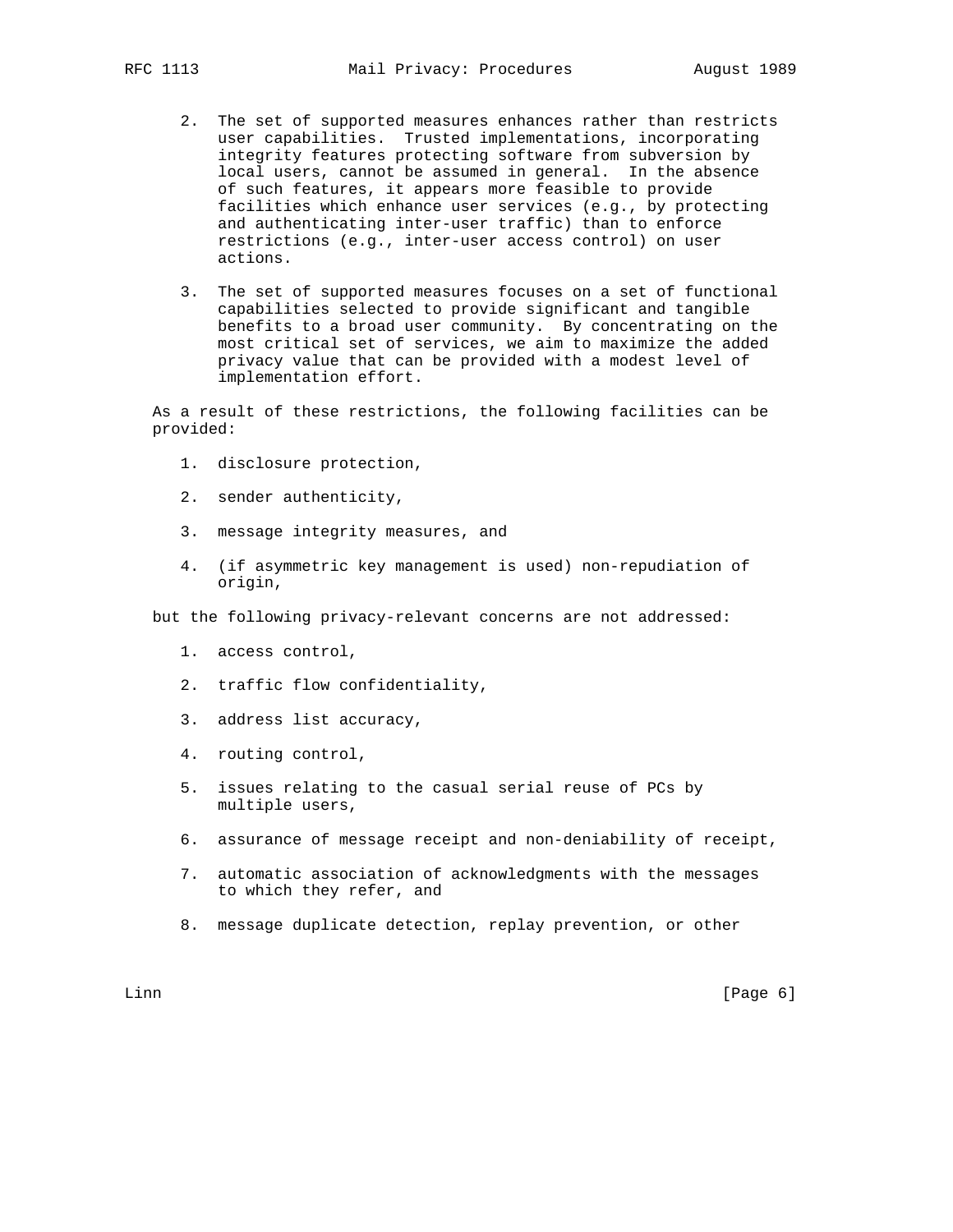stream-oriented services.

 A message's sender will determine whether privacy enhancements are to be performed on a particular message. Therefore, a sender must be able to determine whether particular recipients are equipped to process privacy-enhanced mail. In a general architecture, these mechanisms will be based on server queries; thus, the query function could be integrated into a UA to avoid imposing burdens or inconvenience on electronic mail users.

- 4. Processing of Messages
- 4.1 Message Processing Overview

 This subsection provides a high-level overview of the components and processing steps involved in electronic mail privacy enhancement processing. Subsequent subsections will define the procedures in more detail.

4.1.1 Types of Keys

 A two-level keying hierarchy is used to support privacy-enhanced message transmission:

- 1. Data Encrypting Keys (DEKs) are used for encryption of message text and (with certain choices among a set of alternative algorithms) for computation of message integrity check (MIC) quantities. DEKs are generated individually for each transmitted message; no predistribution of DEKs is needed to support privacy-enhanced message transmission.
- 2. Interchange Keys (IKs) are used to encrypt DEKs for transmission within messages. Ordinarily, the same IK will be used for all messages sent from a given originator to a given recipient over a period of time. Each transmitted message includes a representation of the DEK(s) used for message encryption and/or MIC computation, encrypted under an individual IK per named recipient. The representation is associated with "X-Sender-ID:" and "X-Recipient-ID:" fields, which allow each individual recipient to identify the IK used to encrypt DEKs and/or MICs for that recipient's use. Given an appropriate IK, a recipient can decrypt the corresponding transmitted DEK representation, yielding the DEK required for message text decryption and/or MIC verification. The definition of an IK differs depending on whether symmetric or asymmetric cryptography is used for DEK encryption:

Linn [Page 7]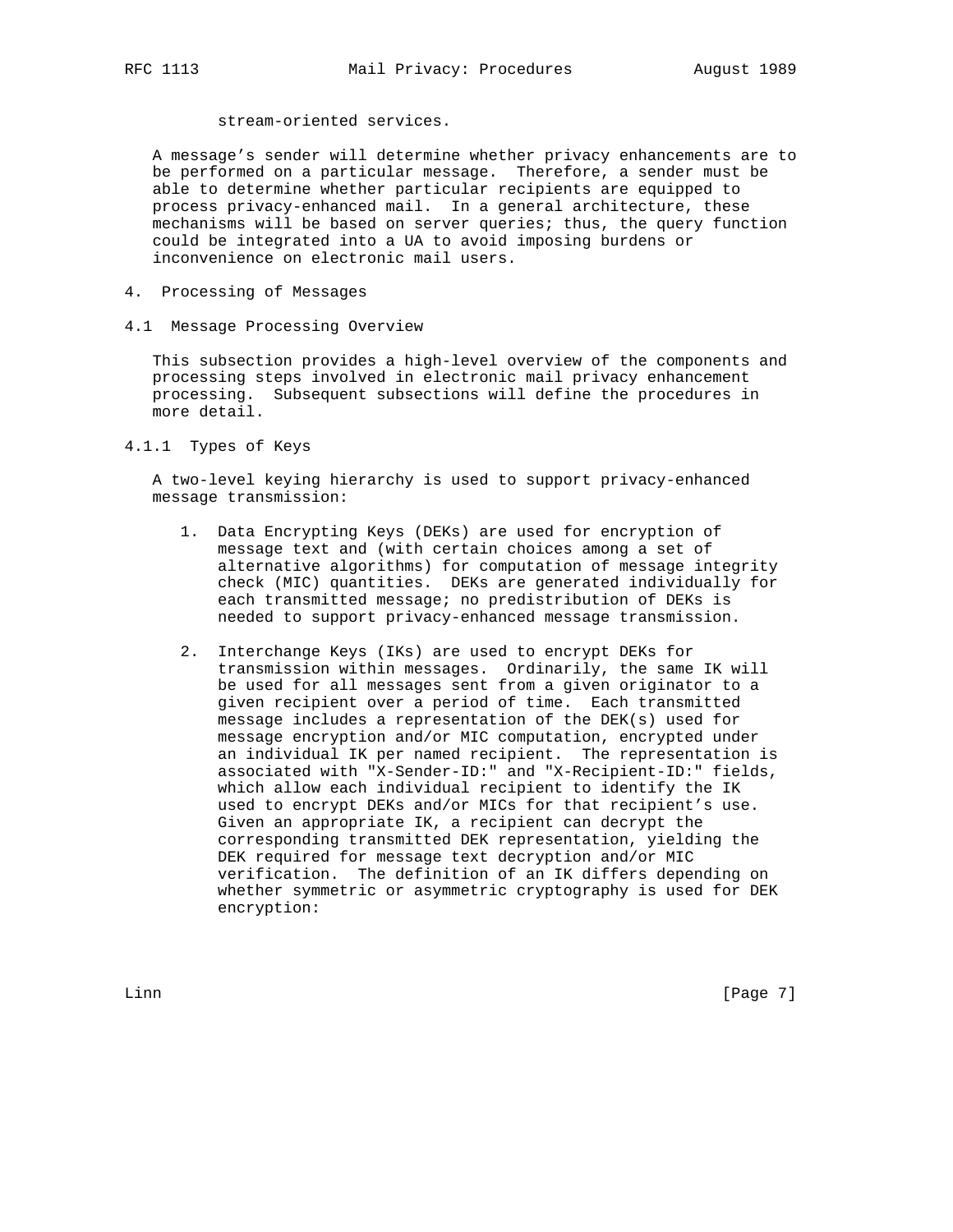- 2a. When symmetric cryptography is used for DEK encryption, an IK is a single symmetric key shared between an originator and a recipient. In this case, the same IK is used to encrypt MICs as well as DEKs for transmission. Version/expiration information and IA identification associated with the originator and with the recipient must be concatenated in order to fully qualify a symmetric IK.
- 2b. When asymmetric cryptography is used, the IK component used for DEK encryption is the public component of the recipient. The IK component used for MIC encryption is the private component of the originator, and therefore only one encrypted MIC representation need be included per message, rather than one per recipient. Each of these IK components can be fully qualified in an "X-Recipient-ID:" or "X-Sender-ID:" field, respectively.

# 4.1.2 Processing Procedures

 When privacy enhancement processing is to be performed on an outgoing message, a DEK is generated [1] for use in message encryption and (if a chosen MIC algorithm requires a key) a variant of the DEK is formed for use in MIC computation. DEK generation can be omitted for the case of a message in which all contents are excluded from encryption, unless a chosen MIC computation algorithm requires a DEK.

 An "X-Sender-ID:" field is included in the header to provide one identification component for the IK(s) used for message processing. IK components are selected for each individually named recipient; a corresponding "X-Recipient-ID:" field, interpreted in the context of a prior "X-Sender-ID:" field, serves to identify each IK. Each "X- Recipient-ID:" field is followed by an "X-Key-Info:" field, which transfers a DEK encrypted under the IK appropriate for the specified recipient. When symmetric key management is used for a given recipient, the "X-Key-Info:" field also transfers the message's computed MIC, encrypted under the recipient's IK. When asymmetric key management is used, a prior "X-MIC-Info:" field carries the message's MIC encrypted under the private component of the sender.

 A four-phase transformation procedure is employed in order to represent encrypted message text in a universally transmissible form and to enable messages encrypted on one type of host computer to be decrypted on a different type of host computer. A plaintext message is accepted in local form, using the host's native character set and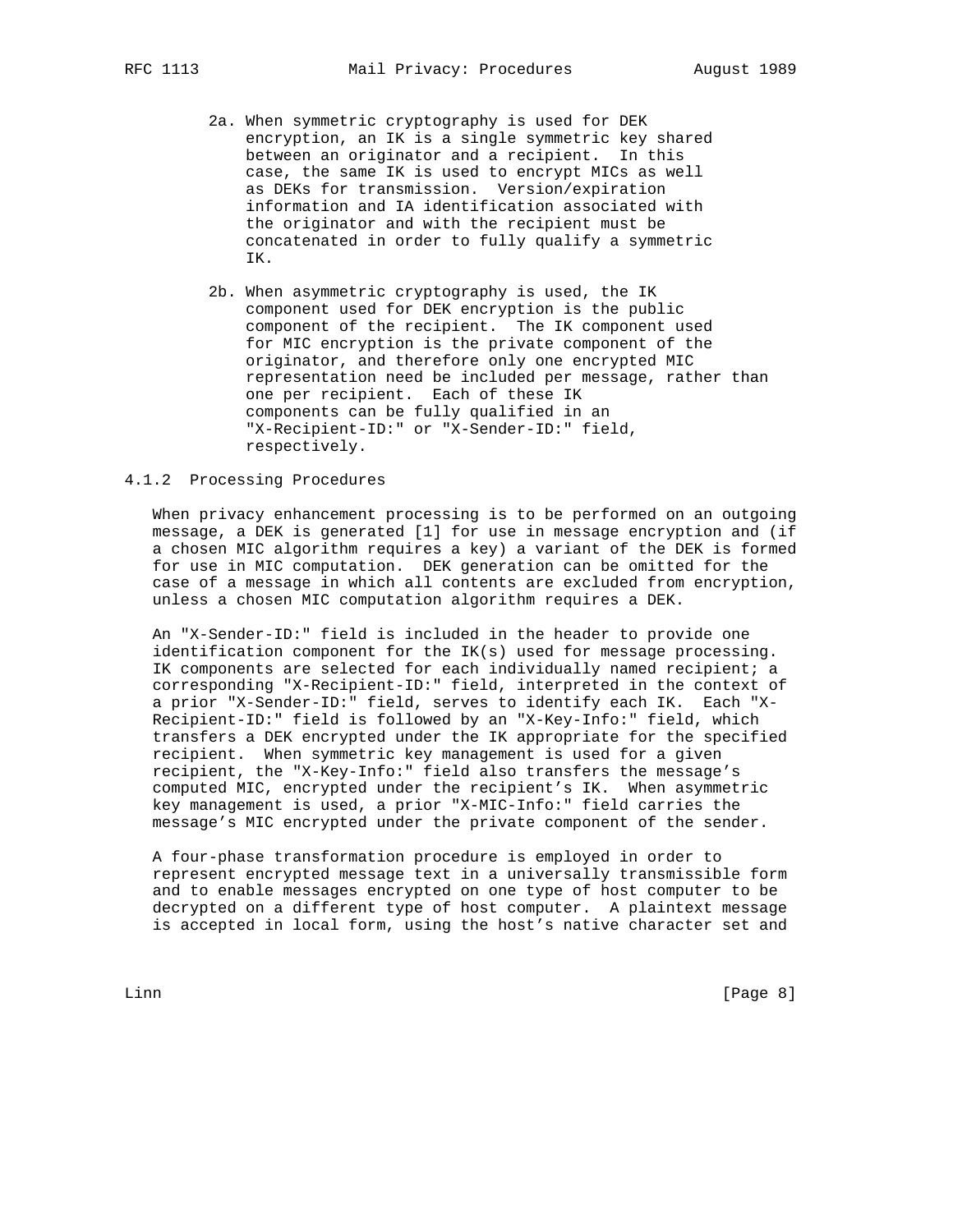line representation. The local form is converted to a canonical message text representation, defined as equivalent to the inter-SMTP representation of message text. This canonical representation forms the input to the MIC computation and encryption processes.

 For encryption purposes, the canonical representation is padded as required by the encryption algorithm. The padded canonical representation is encrypted (except for any regions which are explicitly excluded from encryption). The encrypted text (along with the canonical representation of regions which were excluded from encryption) is encoded into a printable form. The printable form is composed of a restricted character set which is chosen to be universally representable across sites, and which will not be disrupted by processing within and between MTS entities.

 The output of the encoding procedure is combined with a set of header fields carrying cryptographic control information. The result is passed to the electronic mail system to be encapsulated as the text portion of a transmitted message.

 When a privacy-enhanced message is received, the cryptographic control fields within its text portion provide the information required for the authorized recipient to perform MIC verification and decryption of the received message text. First, the printable encoding is converted to a bitstring. Encrypted portions of the transmitted message are decrypted. The MIC is verified. The canonical representation is converted to the recipient's local form, which need not be the same as the sender's local form.

## 4.2 Encryption Algorithms and Modes

 For purposes of this RFC, the Block Cipher Algorithm DEA-1, defined in ANSI X3.92-1981 [2] shall be used for encryption of message text. The DEA-1 is equivalent to the Data Encryption Standard (DES), as defined in FIPS PUB 46 [3]. When used for encryption of text, the DEA-1 shall be used in the Cipher Block Chaining (CBC) mode, as defined in ISO IS 8372 [4]. The identifier string "DES-CBC", defined in RFC-1115, signifies this algorithm/mode combination. The CBC mode definition in IS 8372 is equivalent to that provided in FIPS PUB 81 [5] and in ANSI X3.106-1983 [16]. Use of other algorithms and/or modes for message text processing will require case-by-case study to determine applicability and constraints. Additional algorithms and modes approved for use in this context will be specified in successors to RFC-1115.

 It is an originator's responsibility to generate a new pseudorandom initializing vector (IV) for each privacy-enhanced electronic mail message unless the entirety of the message is excluded from

Linn [Page 9]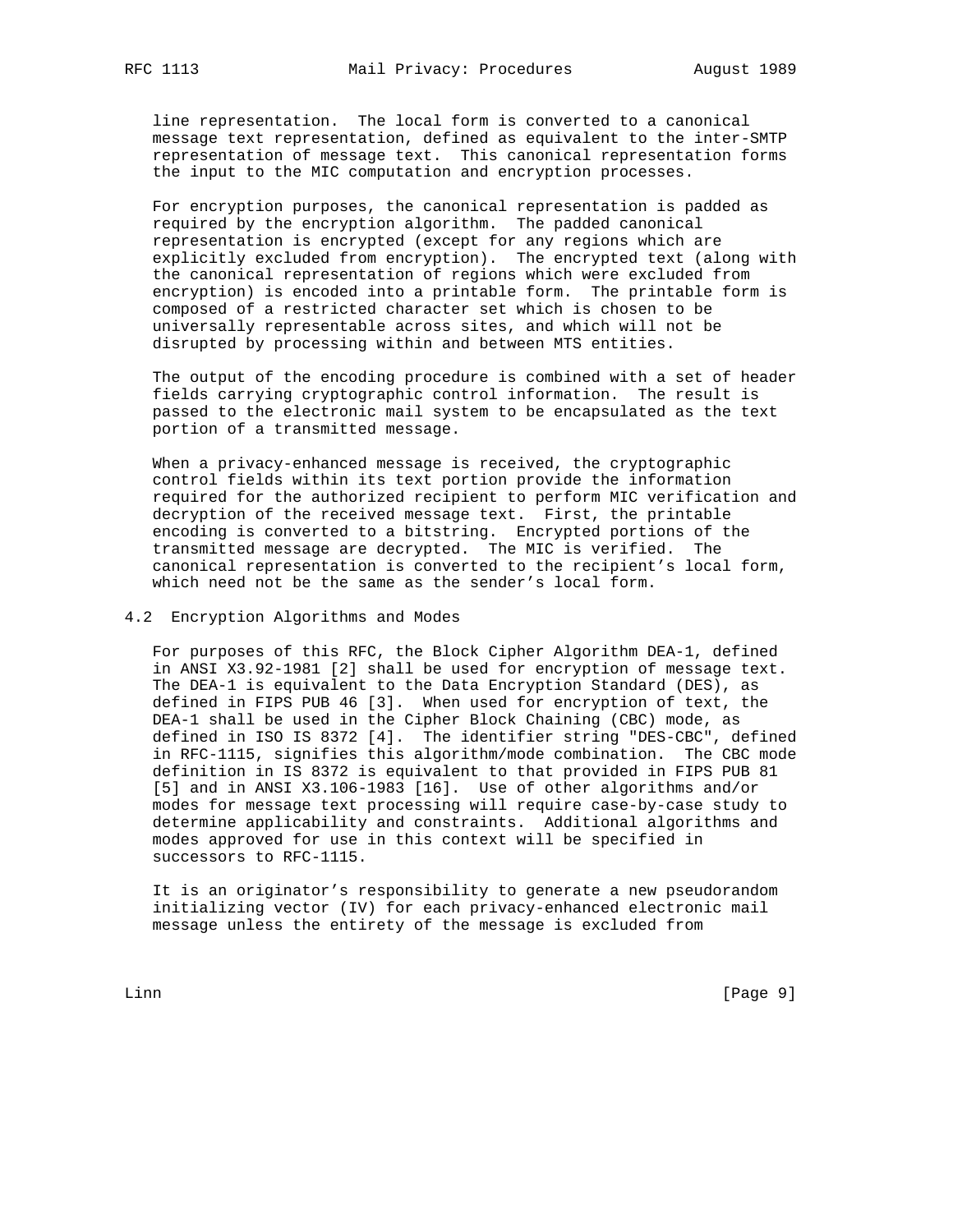encryption. Section 4.3.1 of [17] provides rationale for this requirement, even in a context where individual DEKs are generated for individual messages. The IV will be transmitted with the message.

 Certain operations require that one key be encrypted under an interchange key (IK) for purposes of transmission. A header facility indicates the mode in which the IK is used for encryption. RFC-1115 specifies encryption algorithm/mode identifiers, including DES-ECB, DES-EDE, and RSA. All implementations using symmetric key management should support DES-ECB IK use, and all implementations using asymmetric key management should support RSA IK use.

 RFC-1114, released concurrently with this RFC, specifies asymmetric, certificate-based key management procedures to support the message processing procedures defined in this document. The message processing procedures can also be used with symmetric key management, given prior distribution of suitable symmetric IKs through out-of band means. Support for the asymmetric approach defined in RFC-1114 is strongly recommended.

# 4.3 Privacy Enhancement Message Transformations

#### 4.3.1 Constraints

 An electronic mail encryption mechanism must be compatible with the transparency constraints of its underlying electronic mail facilities. These constraints are generally established based on expected user requirements and on the characteristics of anticipated endpoint and transport facilities. An encryption mechanism must also be compatible with the local conventions of the computer systems which it interconnects. In our approach, a canonicalization step is performed to abstract out local conventions and a subsequent encoding step is performed to conform to the characteristics of the underlying mail transport medium (SMTP). The encoding conforms to SMTP constraints, established to support interpersonal messaging. SMTP's rules are also used independently in the canonicalization process. RFC-821's [7] Section 4.5 details SMTP's transparency constraints.

 To prepare a message for SMTP transmission, the following requirements must be met:

- 1. All characters must be members of the 7-bit ASCII character set.
- 2. Text lines, delimited by the character pair <CR><LF>, must be no more than 1000 characters long.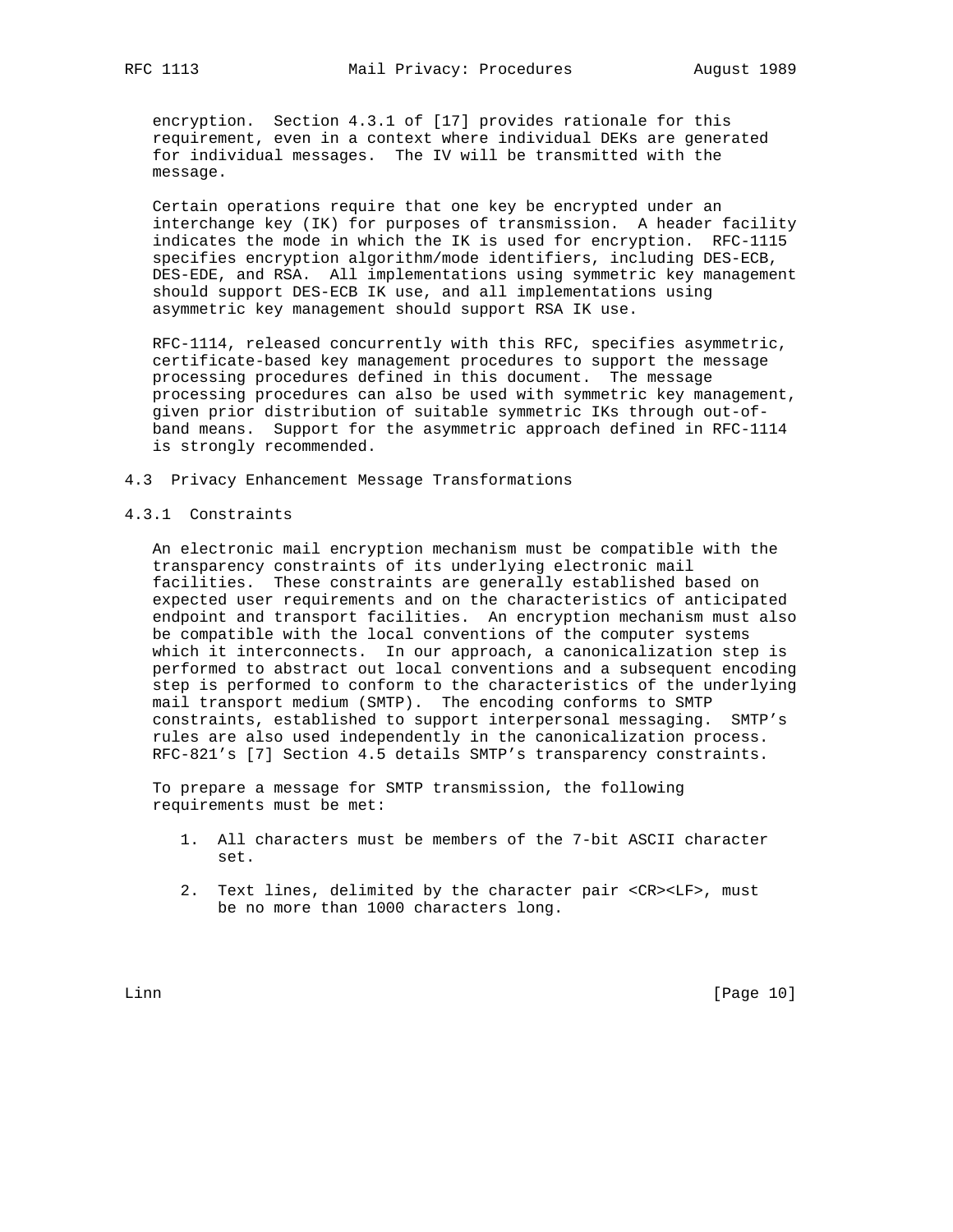3. Since the string <CR><LF>.<CR><LF> indicates the end of a message, it must not occur in text prior to the end of a message.

 Although SMTP specifies a standard representation for line delimiters (ASCII <CR><LF>), numerous systems use a different native representation to delimit lines. For example, the <CR><LF> sequences delimiting lines in mail inbound to UNIX systems are transformed to single <LF>s as mail is written into local mailbox files. Lines in mail incoming to record-oriented systems (such as VAX VMS) may be converted to appropriate records by the destination SMTP [8] server. As a result, if the encryption process generated <CR>s or <LF>s, those characters might not be accessible to a recipient UA program at a destination which uses different line delimiting conventions. It is also possible that conversion between tabs and spaces may be performed in the course of mapping between inter-SMTP and local format; this is a matter of local option. If such transformations changed the form of transmitted ciphertext, decryption would fail to regenerate the transmitted plaintext, and a transmitted MIC would fail to compare with that computed at the destination.

 The conversion performed by an SMTP server at a system with EBCDIC as a native character set has even more severe impact, since the conversion from EBCDIC into ASCII is an information-losing transformation. In principle, the transformation function mapping between inter-SMTP canonical ASCII message representation and local format could be moved from the SMTP server up to the UA, given a means to direct that the SMTP server should no longer perform that transformation. This approach has a major disadvantage: internal file (e.g., mailbox) formats would be incompatible with the native forms used on the systems where they reside. Further, it would require modification to SMTP servers, as mail would be passed to SMTP in a different representation than it is passed at present.

### 4.3.2 Approach

 Our approach to supporting privacy-enhanced mail across an environment in which intermediate conversions may occur encodes mail in a fashion which is uniformly representable across the set of privacy-enhanced UAs regardless of their systems' native character sets. This encoded form is used to represent mail text from sender to recipient, but the encoding is not applied to enclosing mail transport headers or to encapsulated headers inserted to carry control information between privacy-enhanced UAs. The encoding's characteristics are such that the transformations anticipated between sender and recipient UAs will not prevent an encoded message from being decoded properly at its destination.

Linn [Page 11]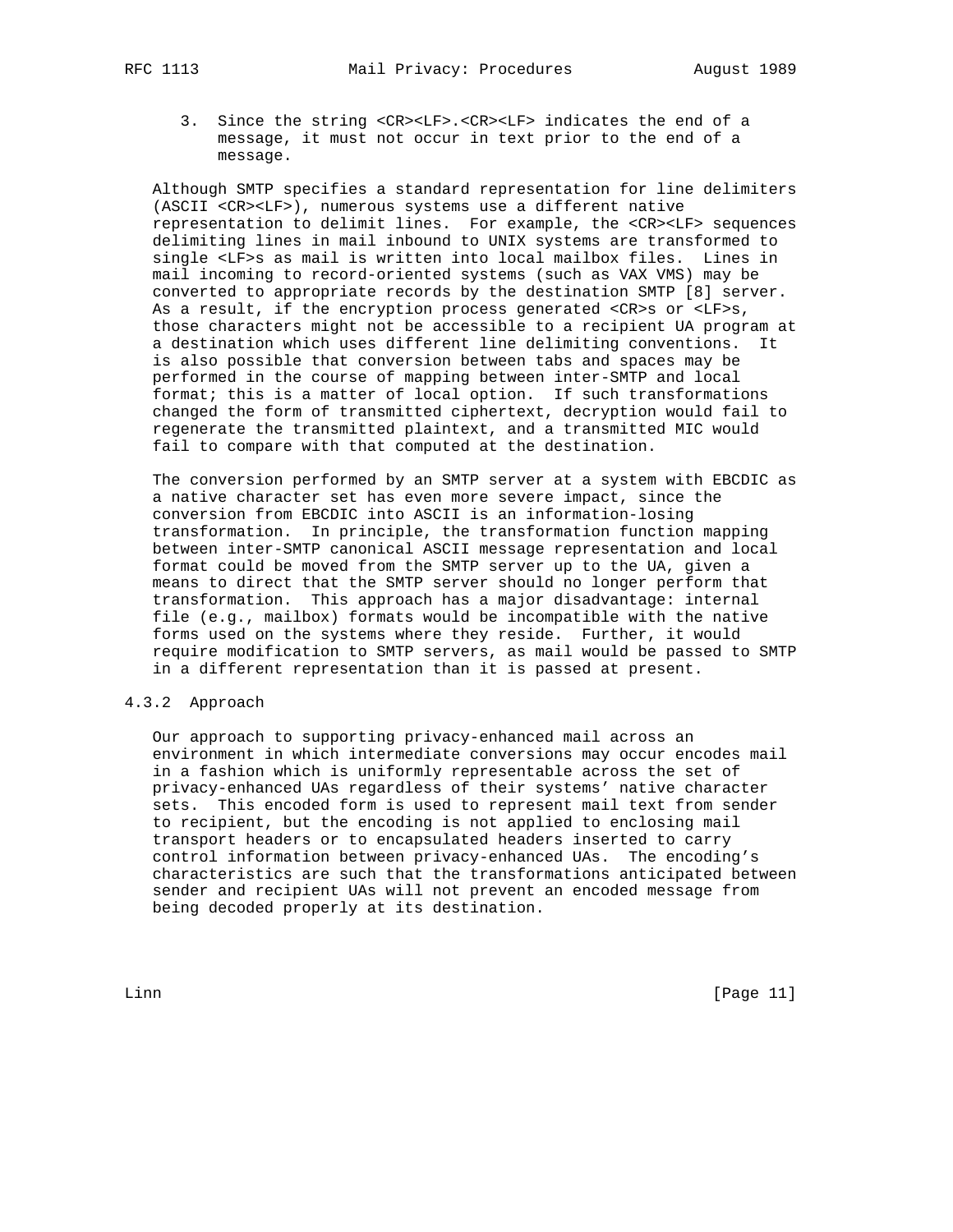A sender may exclude one or more portions of a message from encryption processing, but authentication processing is always applied to the entirety of message text. Explicit action is required to exclude a portion of a message from encryption processing; by default, encryption is applied to the entirety of message text. The user-level delimiter which specifies such exclusion is a local matter, and hence may vary between sender and recipient, but all systems should provide a means for unambiguous identification of areas excluded from encryption processing.

 An outbound privacy-enhanced message undergoes four transformation steps, described in the following four subsections.

4.3.2.1 Step 1: Local Form

 The message text is created in the system's native character set, with lines delimited in accordance with local convention.

#### 4.3.2.2 Step 2: Canonical Form

 The entire message text, including both those portions subject to encipherment processing and those portions excluded from such processing, is converted to a universal canonical form, analogous to the inter-SMTP representation [9] as defined in RFC-821 and RFC-822 [10] (ASCII character set, <CR><LF> line delimiters). The processing required to perform this conversion is minimal on systems whose native character set is ASCII. (Note: Since the output of the canonical encoding process will never be submitted directly to SMTP, but only to subsequent steps of the privacy enhancement encoding process, the dot-stuffing transformation discussed in RFC-821, section 4.5.2, is not required.) Since a message is converted to a standard character set and representation before encryption, it can be decrypted and its MIC can be verified at any type of destination host computer. The decryption and MIC verification is performed before any conversions which may be necessary to transform the message into a destination-specific local form.

4.3.2.3 Step 3: Authentication and Encipherment

 The canonical form is input to the selected MIC computation algorithm in order to compute an integrity check quantity for the message. No padding is added to the canonical form before submission to the MIC computation algorithm, although certain MIC algorithms will apply their own padding in the course of computing a MIC.

 Padding is applied to the canonical form as needed to perform encryption in the DEA-1 CBC mode, as follows: The number of octets to be encrypted is determined by subtracting the number of octets

Linn [Page 12]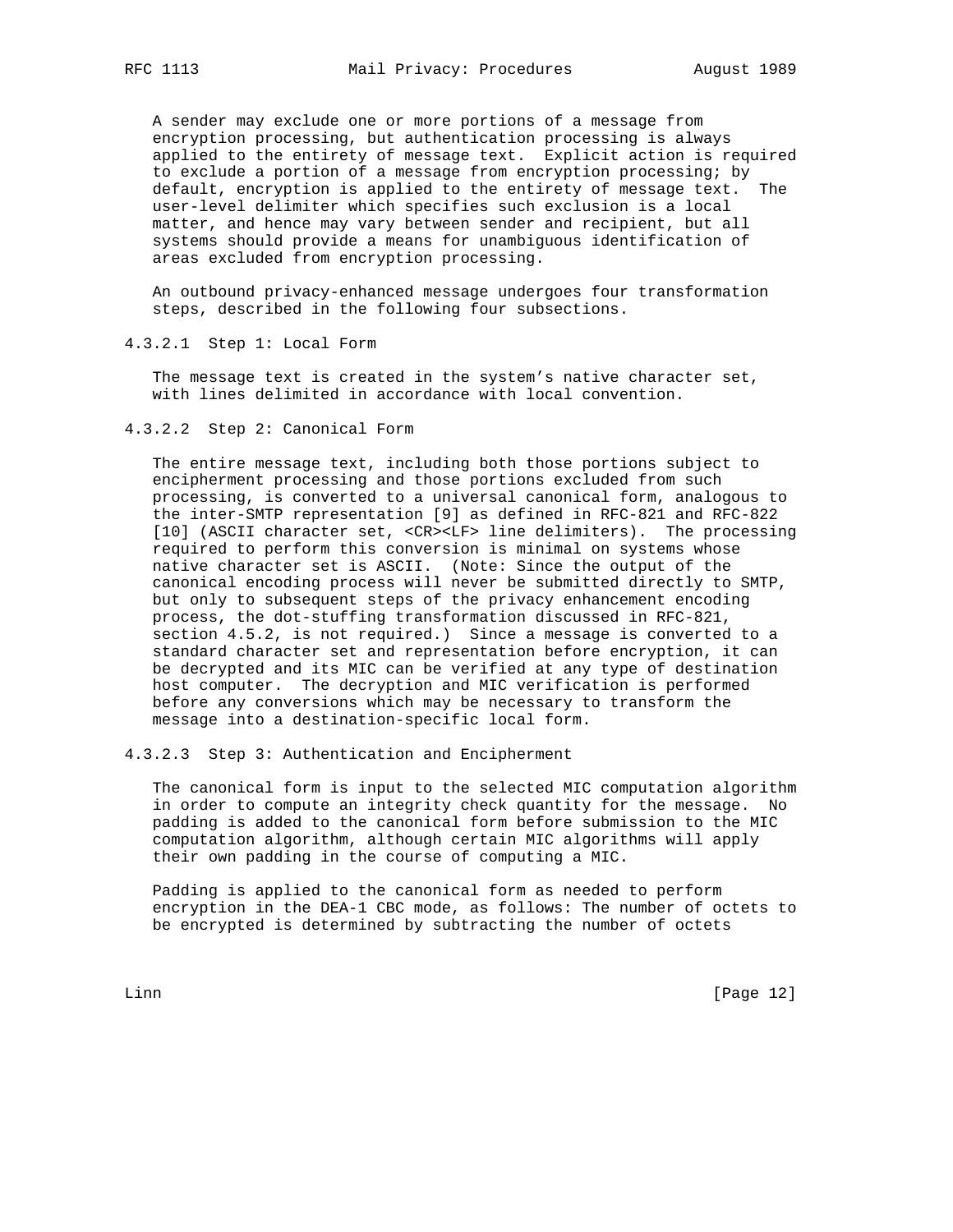excluded from encryption from the total length of the canonically encoded text. Octets with the hexadecimal value FF (all ones) are appended to the canonical form as needed so that the text octets to be encrypted, along with the added padding octets, fill an integral number of 8-octet encryption quanta. No padding is applied if the number of octets to be encrypted is already an integral multiple of 8. The use of hexadecimal FF (a value outside the 7-bit ASCII set) as a padding value allows padding octets to be distinguished from valid data without inclusion of an explicit padding count indicator.

 The regions of the message which have not been excluded from encryption are encrypted. To support selective encipherment processing, an implementation must retain internal indications of the positions of excluded areas excluded from encryption with relation to non-excluded areas, so that those areas can be properly delimited in the encoding procedure defined in step 4. If a region excluded from encryption intervenes between encrypted regions, cryptographic state (e.g., IVs and accumulation of octets into encryption quanta) is preserved and continued after the excluded region.

#### 4.3.2.4 Step 4: Printable Encoding

 Proceeding from left to right, the bit string resulting from step 3 is encoded into characters which are universally representable at all sites, though not necessarily with the same bit patterns (e.g., although the character "E" is represented in an ASCII-based system as hexadecimal 45 and as hexadecimal C5 in an EBCDIC-based system, the local significance of the two representations is equivalent). This encoding step is performed for all privacy-enhanced messages, even if an entire message is excluded from encryption.

 A 64-character subset of International Alphabet IA5 is used, enabling 6 bits to be represented per printable character. (The proposed subset of characters is represented identically in IA5 and ASCII.) Two additional characters, "=" and "\*", are used to signify special processing functions. The character "=" is used for padding within the printable encoding procedure. The character "\*" is used to delimit the beginning and end of a region which has been excluded from encipherment processing. The encoding function's output is delimited into text lines (using local conventions), with each line except the last containing exactly 64 printable characters and the final line containing 64 or fewer printable characters. (This line length is easily printable and is guaranteed to satisfy SMTP's 1000 character transmitted line length limit.)

 The encoding process represents 24-bit groups of input bits as output strings of 4 encoded characters. Proceeding from left to right across a 24-bit input group extracted from the output of step 3, each 6-bit

Linn [Page 13]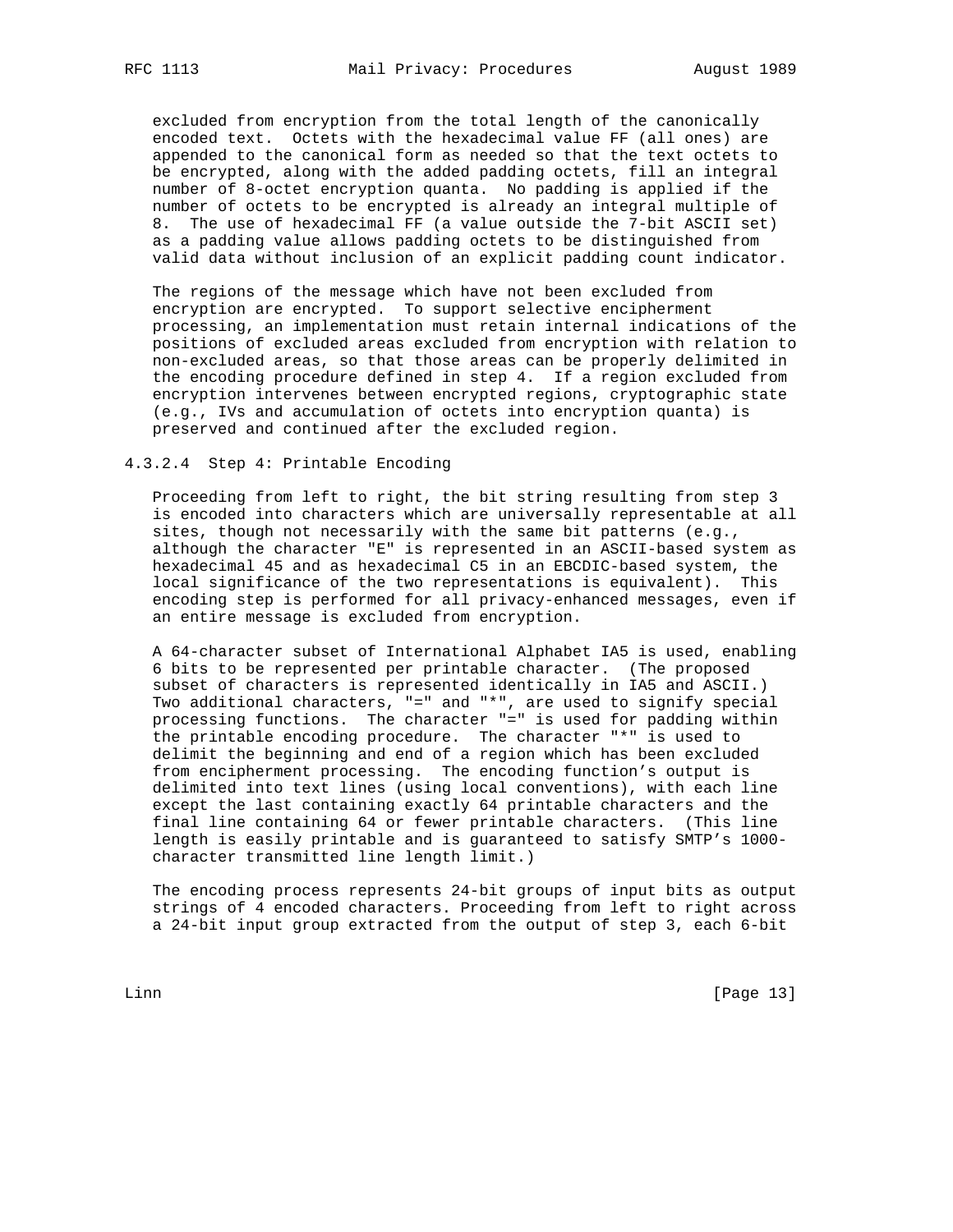group is used as an index into an array of 64 printable characters. The character referenced by the index is placed in the output string. These characters, identified in Table 0, are selected so as to be universally representable, and the set excludes characters with particular significance to SMTP (e.g., ".", "<CR>", "<LF>").

 Special processing is performed if fewer than 24 bits are available in an input group, either at the end of a message or (when the selective encryption facility is invoked) at the end of an encrypted region or an excluded region. A full encoding quantum is always completed at the end of a message and before the delimiter "\*" is output to initiate or terminate the representation of a block excluded from encryption. When fewer than 24 input bits are available in an input group, zero bits are added (on the right) to form an integral number of 6-bit groups. Output character positions which are not required to represent actual input data are set to the character "=". Since all canonically encoded output is an integral number of octets, only the following cases can arise: (1) the final quantum of encoding input is an integral multiple of 24 bits; here, the final unit of encoded output will be an integral multiple of 4 characters with no "=" padding,  $(2)$  the final quantum of encoding input is exactly 8 bits; here, the final unit of encoded output will be two characters followed by two "=" padding characters, or (3) the final quantum of encoding input is exactly 16 bits; here, the final unit of encoded output will be three characters followed by one "=" padding character.

Linn [Page 14]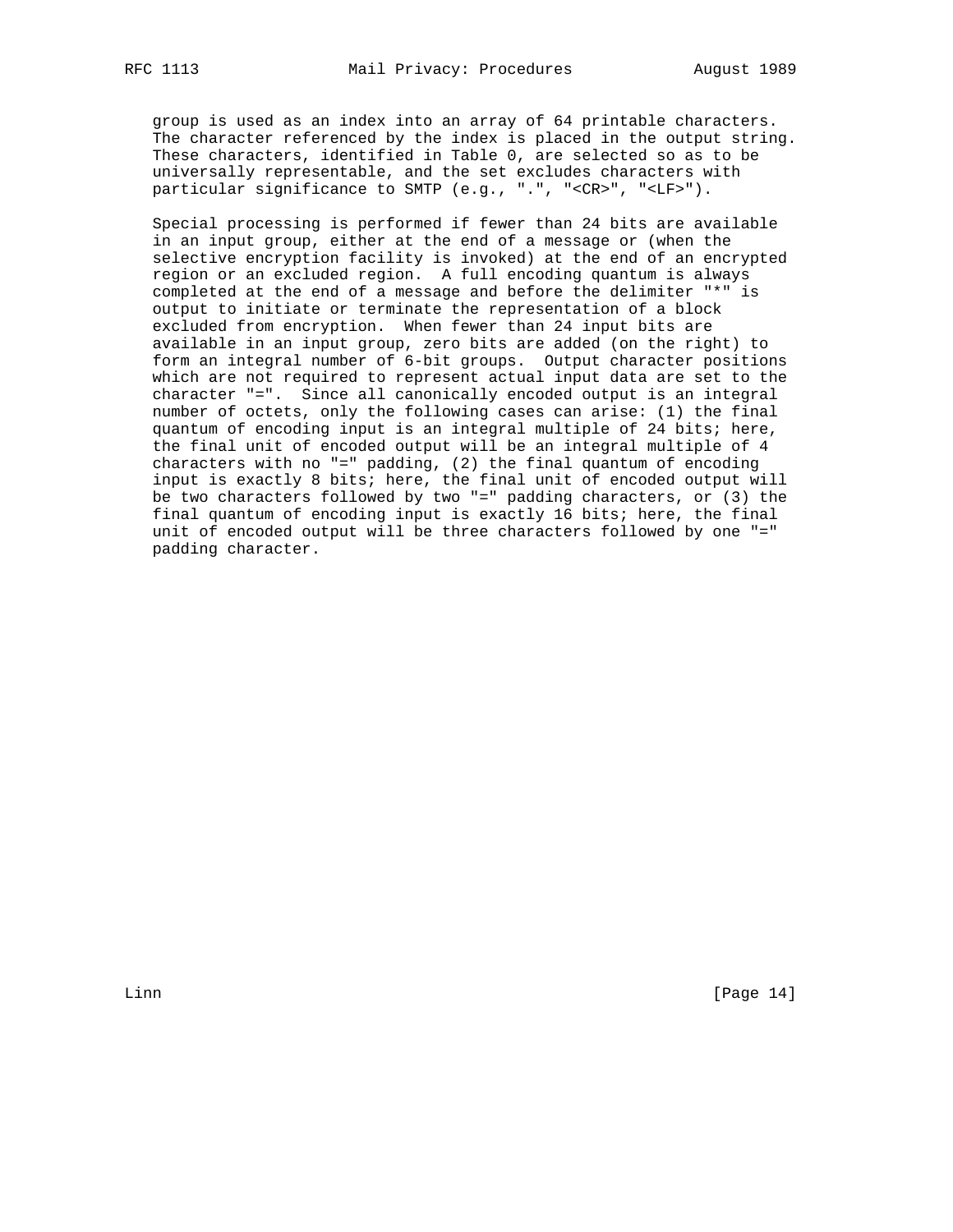# 4.3.2.5 Summary of Transformations

 In summary, the outbound message is subjected to the following composition of transformations:

Transmit\_Form = Encode(Encipher(Canonicalize(Local\_Form)))

 The inverse transformations are performed, in reverse order, to process inbound privacy-enhanced mail:

Local\_Form = DeCanonicalize(Decipher(Decode(Transmit\_Form)))

|      | Value Encoding Value Encoding Value Encoding Value Encoding |      |                 |           |         |
|------|-------------------------------------------------------------|------|-----------------|-----------|---------|
|      | 0 A                                                         | 17 R | 34 i            | 51 z      |         |
|      | 1 B                                                         | 18 S | 35j             | 52 0      |         |
|      | 2 C                                                         | 19 T | 36 k            | 53 1      |         |
|      | 3D                                                          | 20 U | 37 l            | 54 2      |         |
|      | 4 E                                                         | 21 V | 38 m            | 55 3      |         |
|      | 5 F                                                         | 22 W | 39 n            | 56 4      |         |
|      | 6 G                                                         | 23 X | 40 <sub>o</sub> | 57 5      |         |
|      | 7 H                                                         | 24 Y | 41 p            | 58 6      |         |
|      | 8 I                                                         | 25 Z | 42q             | 59 7      |         |
|      | 9 J                                                         | 26a  | 43 $r$          | 60 8      |         |
| 10 K |                                                             | 27 b | 44 s            | 619       |         |
| 11 L |                                                             | 28 c | 45 t            | $62 +$    |         |
| 12 M |                                                             | 29d  | 46 u            | 63/       |         |
| 13 N |                                                             | 30e  | 47 v            |           |         |
| 14 O |                                                             | 31 f | 48 w            | $(pad) =$ |         |
| 15 P |                                                             | 32q  | 49 x            |           |         |
| 16 Q |                                                             | 33 h | 50 y            |           | $\star$ |
|      |                                                             |      |                 |           |         |

 (1) The character "\*" is used to enclose portions of an encoded message to which encryption processing has not been applied.

# Printable Encoding Characters Table 1

 Note that the local form and the functions to transform messages to and from canonical form may vary between the sender and recipient systems without loss of information.

4.4 Encapsulation Mechanism

Encapsulation of privacy-enhanced messages within an enclosing layer

Linn [Page 15]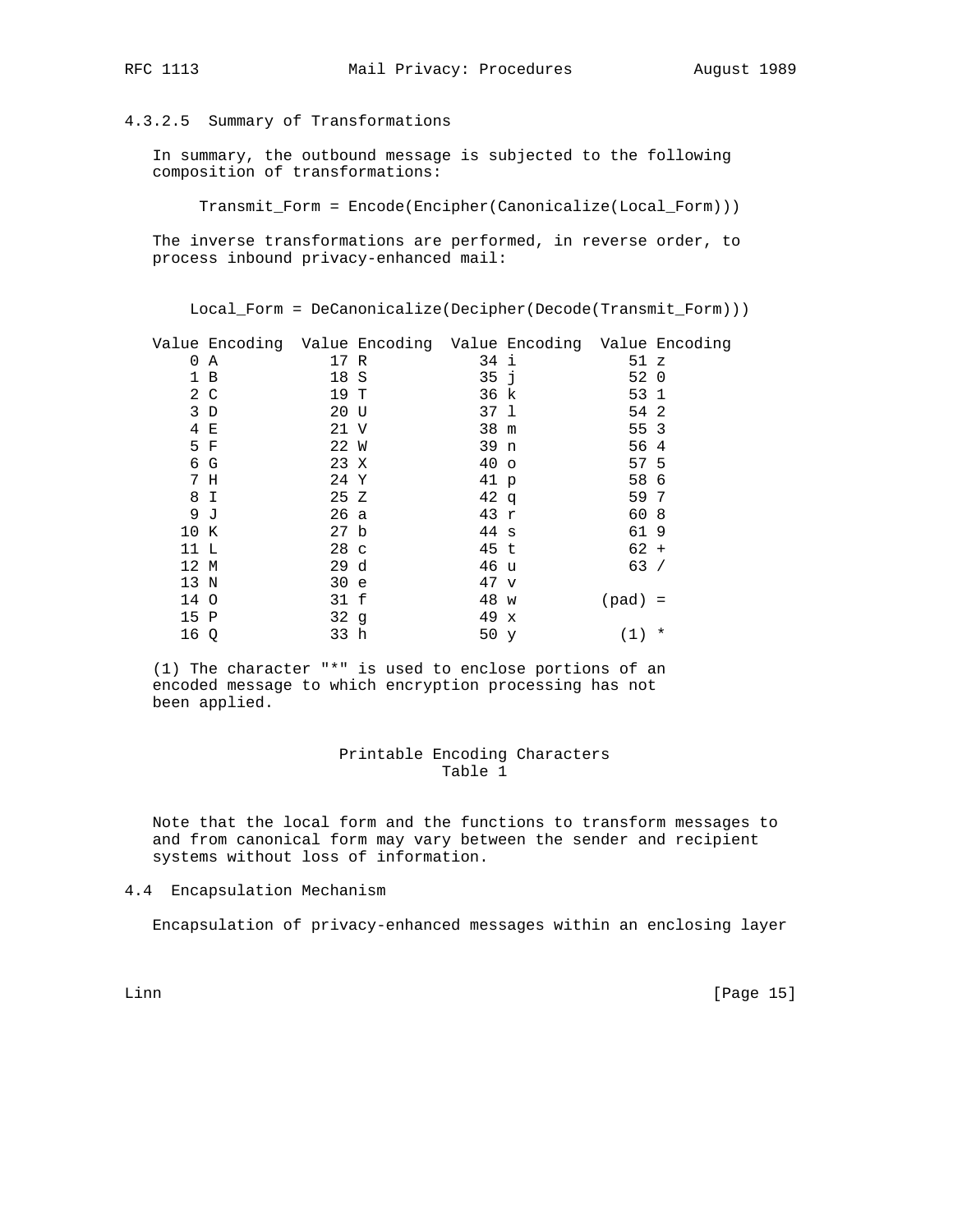of headers interpreted by the electronic mail transport system offers a number of advantages in comparison to a flat approach in which certain fields within a single header are encrypted and/or carry cryptographic control information. Encapsulation provides generality and segregates fields with user-to-user significance from those transformed in transit. All fields inserted in the course of encryption/authentication processing are placed in the encapsulated header. This facilitates compatibility with mail handling programs which accept only text, not header fields, from input files or from other programs. Further, privacy enhancement processing can be applied recursively. As far as the MTS is concerned, information incorporated into cryptographic authentication or encryption processing will reside in a message's text portion, not its header portion.

 The encapsulation mechanism to be used for privacy-enhanced mail is derived from that described in RFC-934 [11] which is, in turn, based on precedents in the processing of message digests in the Internet community. To prepare a user message for encrypted or authenticated transmission, it will be transformed into the representation shown in Figure 1.

 As a general design principle, sensitive data is protected by incorporating the data within the encapsulated text rather than by applying measures selectively to fields in the enclosing header. Examples of potentially sensitive header information may include fields such as "Subject:", with contents which are significant on an end-to-end, inter-user basis. The (possibly empty) set of headers to which protection is to be applied is a user option. It is strongly recommended, however, that all implementations should replicate copies of "X-Sender-ID:" and "X-Recipient-ID:" fields within the encapsulated text.

 If a user wishes disclosure protection for header fields, they must occur only in the encapsulated text and not in the enclosing or encapsulated header. If disclosure protection is desired for a message's subject indication, it is recommended that the enclosing header contain a "Subject:" field indicating that "Encrypted Mail Follows".

 If an authenticated version of header information is desired, that data can be replicated within the encapsulated text portion in addition to its inclusion in the enclosing header. For example, a sender wishing to provide recipients with a protected indication of a message's position in a series of messages could include a copy of a timestamp or message counter field within the encapsulated text.

A specific point regarding the integration of privacy-enhanced mail

Linn [Page 16]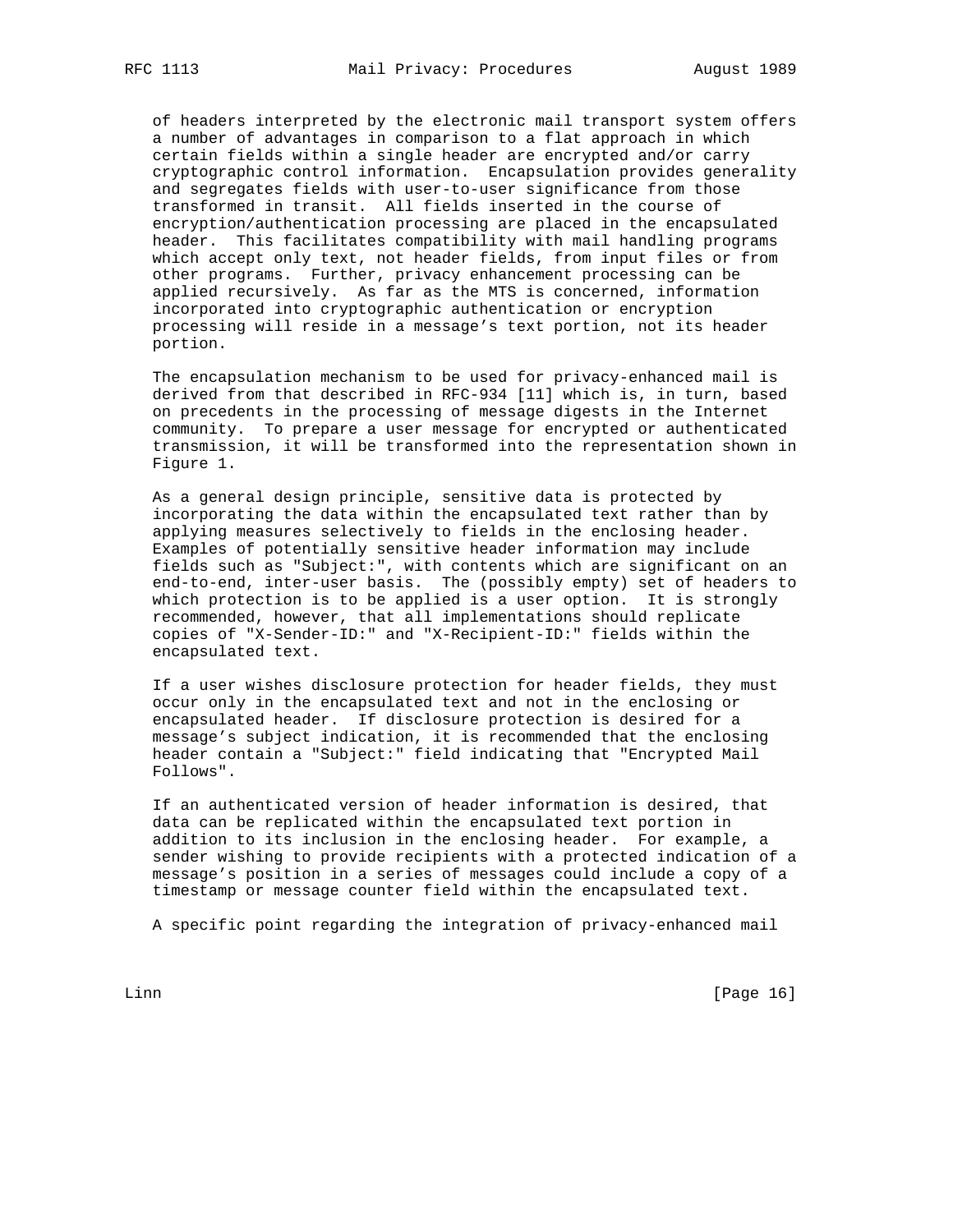facilities with the message encapsulation mechanism is worthy of note. The subset of IA5 selected for transmission encoding intentionally excludes the character "-", so encapsulated text can be distinguished unambiguously from a message's closing encapsulation boundary (Post-EB) without recourse to character stuffing.

 Enclosing Header Portion (Contains header fields per RFC-822)

#### Blank Line

(Separates Enclosing Header from Encapsulated Message)

Encapsulated Message

 Pre-Encapsulation Boundary (Pre-EB) -----PRIVACY-ENHANCED MESSAGE BOUNDARY-----

Encapsulated Header Portion

 (Contains encryption control fields inserted in plaintext. Examples include "X-DEK-Info:", "X-Sender-ID:", and "X-Key-Info:". Note that, although these control fields have line-oriented representations similar to RFC-822 header fields, the set of fields valid in this context is disjoint from those used in RFC-822 processing.)

Blank Line

 (Separates Encapsulated Header from subsequent encoded Encapsulated Text Portion)

Encapsulated Text Portion

 (Contains message data encoded as specified in Section 4.3; may incorporate protected copies of enclosing and encapsulated header fields such as "Subject:", etc.)

 Post-Encapsulation Boundary (Post-EB) -----PRIVACY-ENHANCED MESSAGE BOUNDARY-----

> Message Encapsulation Figure 1

4.5 Mail for Mailing Lists

 When mail is addressed to mailing lists, two different methods of processing can be applicable: the IK-per-list method and the IK-per recipient method. The choice depends on the information available to

Linn [Page 17]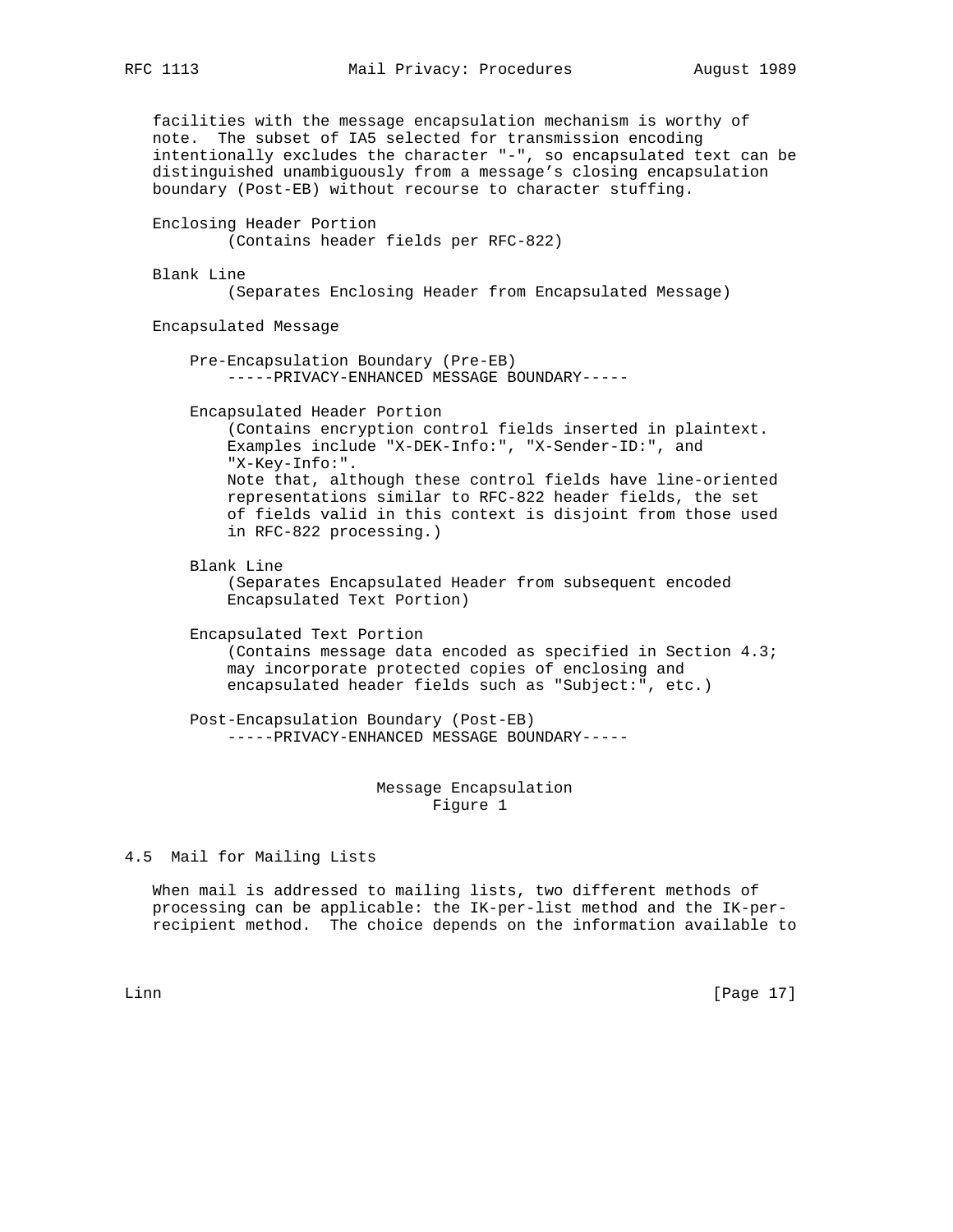the sender and on the sender's preference.

 If a message's sender addresses a message to a list name or alias, use of an IK associated with that name or alias as a entity (IK-per list), rather than resolution of the name or alias to its constituent destinations, is implied. Such an IK must, therefore, be available to all list members. For the case of asymmetric key management, the list's private component must be available to all list members. This alternative will be the normal case for messages sent via remote exploder sites, as a sender to such lists may not be cognizant of the set of individual recipients. Unfortunately, it implies an undesirable level of exposure for the shared IK, and makes its revocation difficult. Moreover, use of the IK-per-list method allows any holder of the list's IK to masquerade as another sender to the list for authentication purposes.

 If, in contrast, a message's sender is equipped to expand the destination mailing list into its individual constituents and elects to do so (IK-per-recipient), the message's DEK (and, in the symmetric key management case, MIC) will be encrypted under each per-recipient IK and all such encrypted representations will be incorporated into the transmitted message. Note that per-recipient encryption is required only for the relatively small DEK and MIC quantities carried in the "X-Key-Info:" field, not for the message text which is, in general, much larger. Although more IKs are involved in processing under the IK-per-recipient method, the pairwise IKs can be individually revoked and possession of one IK does not enable a successful masquerade of another user on the list.

#### 4.6 Summary of Encapsulated Header Fields

 This section summarizes the syntax and semantics of the encapsulated header fields to be added to messages in the course of privacy enhancement processing. The fields are presented in three groups. Normally, the groups will appear in encapsulated headers in the order in which they are shown, though not all fields in each group will appear in all messages. In certain indicated cases, it is recommended that the fields be replicated within the encapsulated text portion as well as being included within the encapsulated header. Figures 2 and 3 show the appearance of small example encapsulated messages. Figure 2 assumes the use of symmetric cryptography for key management. Figure 3 illustrates an example encapsulated message in which asymmetric key management is used.

 Unless otherwise specified, all field arguments are processed in a case-sensitive fashion. In most cases, numeric quantities are represented in header fields as contiguous strings of hexadecimal digits, where each digit is represented by a character from the

Linn [Page 18]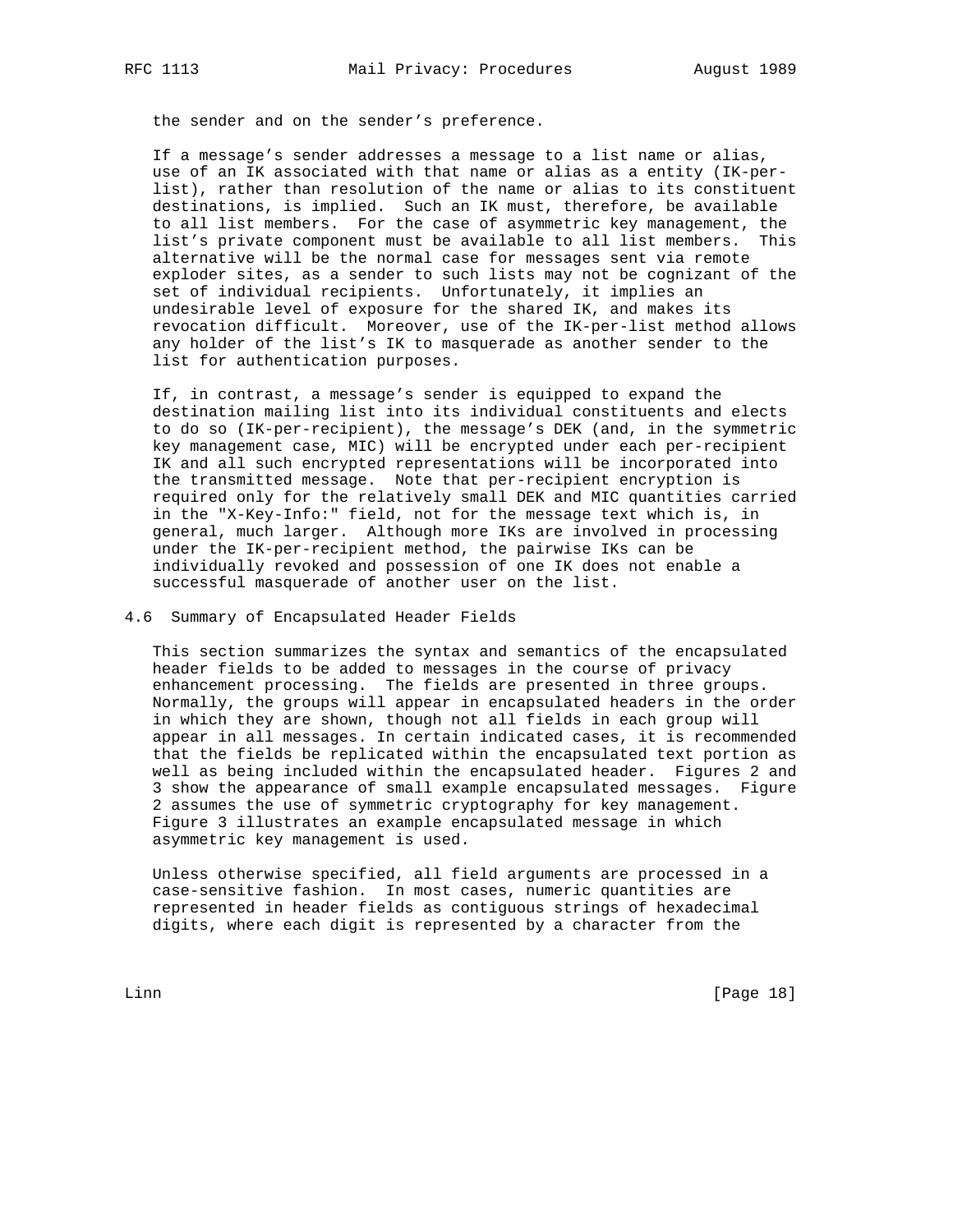ranges "0"-"9" or upper case "A"-"F". Since public-key certificates and quantities encrypted using asymmetric algorithms are large in size, use of a more space-efficient encoding technique is appropriate for such quantities, and the encoding mechanism defined in Section 4.3.2.4 of this RFC, representing 6 bits per printed character, is adopted. The example shown in Figure 3 shows asymmetrically encrypted quantities (e.g., "X-MIC-Info:", "X-Key-Info:") with 64 character printed representations, corresponding to 384 bits. The fields carrying asymmetrically encrypted quantities also illustrate the use of folding as defined in RFC-822, section 3.1.1.

 -----PRIVACY-ENHANCED MESSAGE BOUNDARY----- X-Proc-Type: 3,ENCRYPTED X-DEK-Info: DES-CBC,F8143EDE5960C597 X-Sender-ID: linn@ccy.bbn.com:: X-Recipient-ID: linn@ccy.bbn.com:ptf-kmc:3 X-Key-Info: DES-ECB,RSA-MD2,9FD3AAD2F2691B9A,B70665BB9BF7CBCD, A60195DB94F727D3 X-Recipient-ID: privacy-tf@venera.isi.edu:ptf-kmc:4 X-Key-Info: DES-ECB,RSA-MD2,161A3F75DC82EF26,E2EF532C65CBCFF7, 9F83A2658132DB47

 LLrHB0eJzyhP+/fSStdW8okeEnv47jxe7SJ/iN72ohNcUk2jHEUSoH1nvNSIWL9M 8tEjmF/zxB+bATMtPjCUWbz8Lr9wloXIkjHUlBLpvXR0UrUzYbkNpk0agV2IzUpk J6UiRRGcDSvzrsoK+oNvqu6z7Xs5Xfz5rDqUcMlK1Z6720dcBWGGsDLpTpSCnpot dXd/H5LMDWnonNvPCwQUHt==

-----PRIVACY-ENHANCED MESSAGE BOUNDARY-----

 Example Encapsulated Message (Symmetric Case) Figure 2

-----PRIVACY-ENHANCED MESSAGE BOUNDARY-----

X-Proc-Type: 3,ENCRYPTED

X-DEK-Info: DES-CBC,F8143EDE5960C597

X-Sender-ID: linn@ccy.bbn.com::

X-Certificate:

 jHUlBLpvXR0UrUzYbkNpk0agV2IzUpk8tEjmF/zxB+bATMtPjCUWbz8Lr9wloXIk YbkNpk0agV2IzUpk8tEjmF/zxB+bATMtPjCUWbz8Lr9wloXIkjHUlBLpvXR0UrUz agV2IzUpk8tEjmFjHUlBLpvXR0UrUz/zxB+bATMtPjCUWbz8Lr9wloXIkYbkNpk0 X-Issuer-Certificate:

 TMtPjCUWbz8Lr9wloXIkYbkNpk0agV2IzUpk8tEjmFjHUlBLpvXR0UrUz/zxB+bA IkjHUlBLpvXR0UrUzYbkNpk0agV2IzUpk8tEjmF/zxB+bATMtPjCUWbz8Lr9wloX vXR0UrUzYbkNpk0agV2IzUpk8tEjmF/zxB+bATMtPjCUWbz8Lr9wloXIkjHUlBLp X-MIC-Info: RSA-MD2,RSA,

 5rDqUcMlK1Z6720dcBWGGsDLpTpSCnpotJ6UiRRGcDSvzrsoK+oNvqu6z7Xs5Xfz X-Recipient-ID: linn@ccy.bbn.com:RSADSI:3

Linn [Page 19]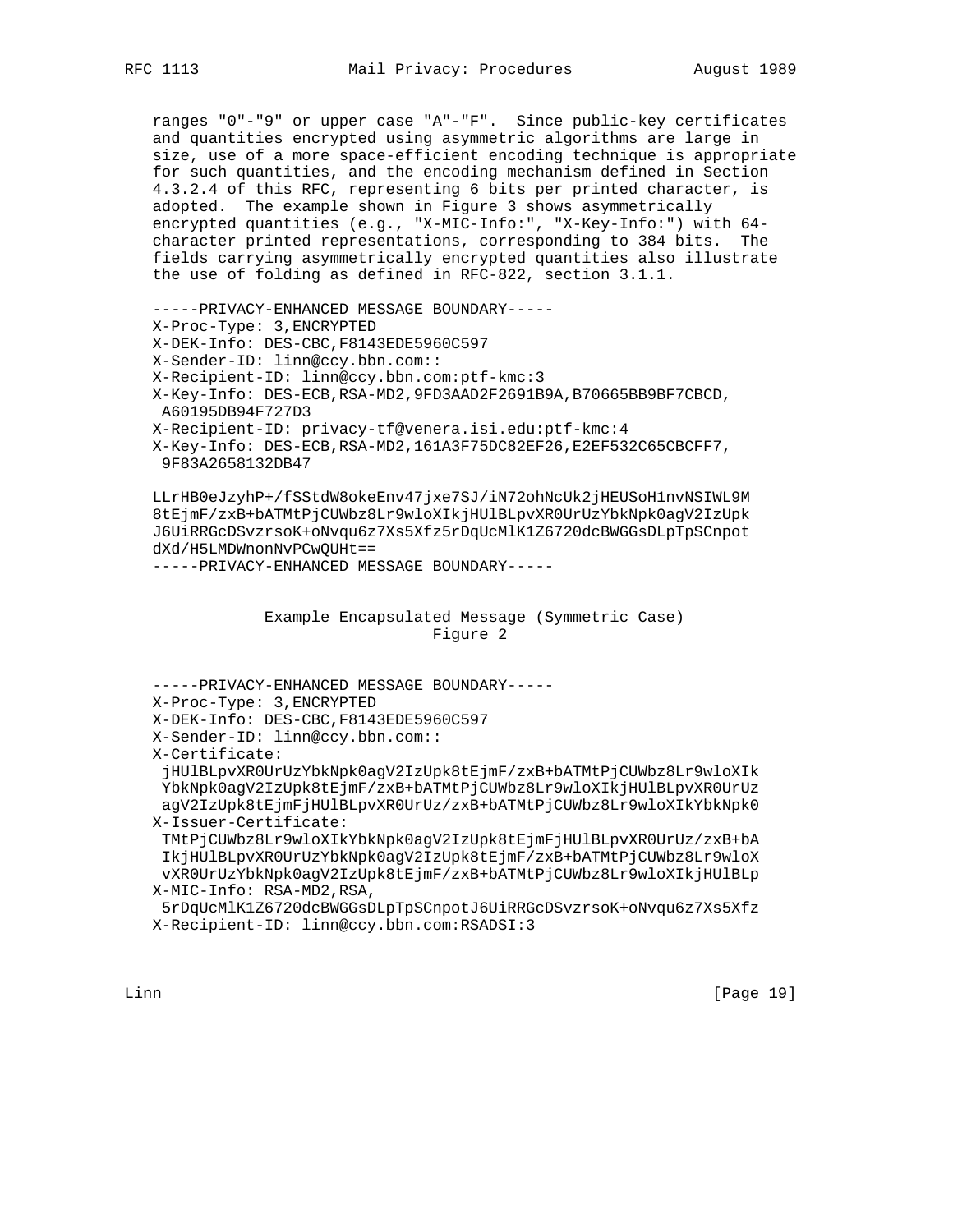X-Key-Info: RSA, lBLpvXR0UrUzYbkNpk0agV2IzUpk8tEjmF/zxB+bATMtPjCUWbz8Lr9wloXIkjHU X-Recipient-ID: privacy-tf@venera.isi.edu:RSADSI:4 X-Key-Info: RSA, NcUk2jHEUSoH1nvNSIWL9MLLrHB0eJzyhP+/fSStdW8okeEnv47jxe7SJ/iN72oh

 LLrHB0eJzyhP+/fSStdW8okeEnv47jxe7SJ/iN72ohNcUk2jHEUSoH1nvNSIWL9M 8tEjmF/zxB+bATMtPjCUWbz8Lr9wloXIkjHUlBLpvXR0UrUzYbkNpk0agV2IzUpk J6UiRRGcDSvzrsoK+oNvqu6z7Xs5Xfz5rDqUcMlK1Z6720dcBWGGsDLpTpSCnpot dXd/H5LMDWnonNvPCwQUHt==

-----PRIVACY-ENHANCED MESSAGE BOUNDARY-----

 Example Encapsulated Message (Asymmetric Case) Figure 3

 Although the encapsulated header fields resemble RFC-822 header fields, they are a disjoint set and will not in general be processed by the same parser which operates on enclosing header fields. The complexity of lexical analysis needed and appropriate for encapsulated header field processing is significantly less than that appropriate to RFC-822 header processing. For example, many characters with special significance to RFC-822 at the syntactic level have no such significance within encapsulated header fields.

 When the length of an encapsulated header field is longer than the size conveniently printable on a line, whitespace may be used to fold the field in the manner of RFC-822, section 3.1.1. Any such inserted whitespace is not to be interpreted as a part of a subfield. As a particular example, due to the length of public-key certificates and of quantities encrypted using asymmetric algorithms, such quantities may often need to be folded across multiple printed lines. In order to facilitate such folding in a uniform manner, the bits representing such a quantity are to be divided into an ordered set (with leftmost bits first) of zero or more 384-bit groups (corresponding to 64 character printed representations), followed by a final group of bits which may be any length up to 384 bits.

4.6.1 Per-Message Encapsulated Header Fields

 This group of encapsulated header fields contains fields which occur no more than once in a privacy-enhanced message, generally preceding all other encapsulated header fields.

4.6.1.1 X-Proc-Type Field

 The "X-Proc-Type:" encapsulated header field, required for all privacy-enhanced messages, identifies the type of processing

Linn [Page 20]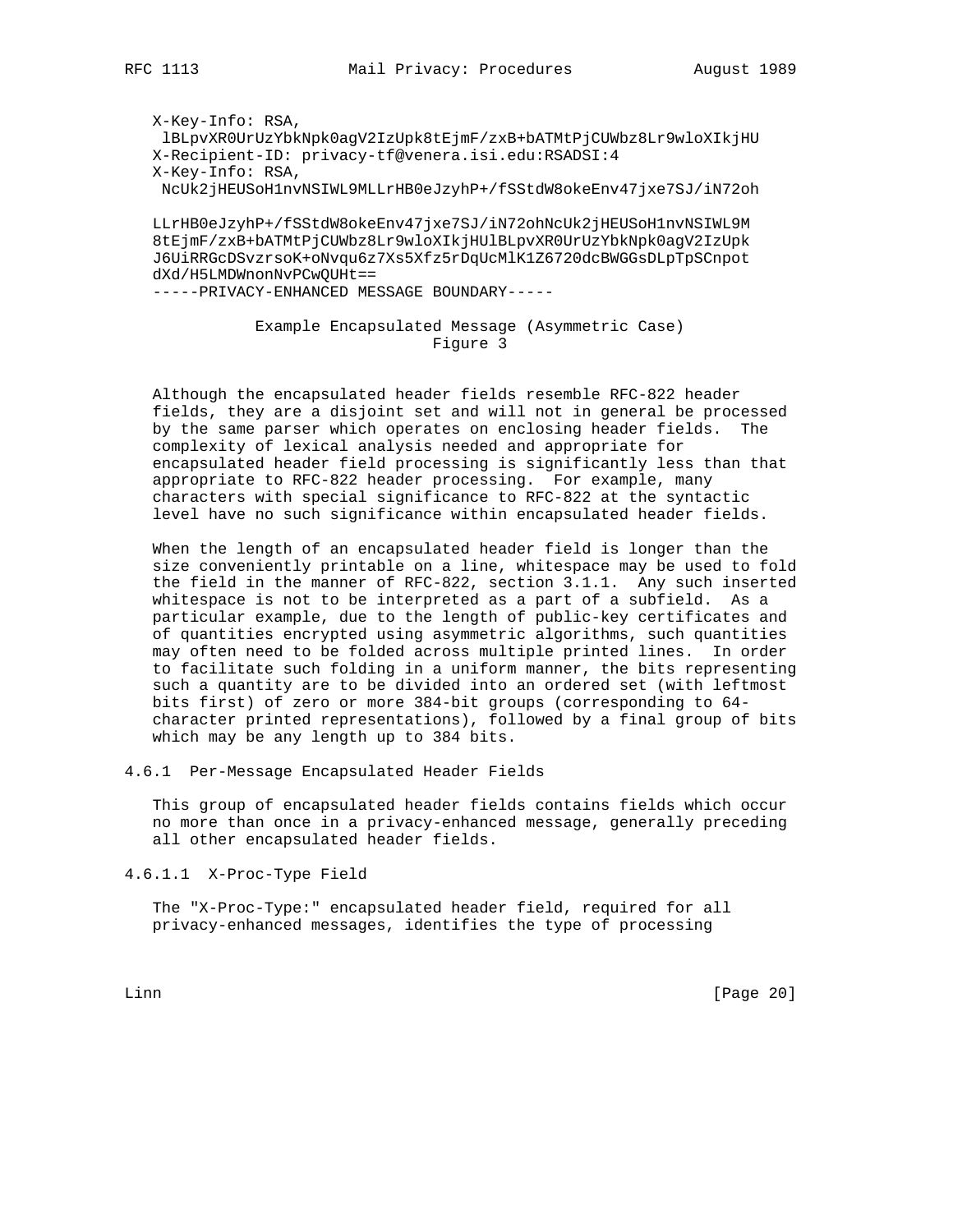performed on the transmitted message. Only one "X-Proc-Type:" field occurs in a message; the "X-Proc-Type:" field must be the first encapsulated header field in the message.

 The "X-Proc-Type:" field has two subfields, separated by a comma. The first subfield is a decimal number which is used to distinguish among incompatible encapsulated header field interpretations which may arise as changes are made to this standard. Messages processed according to this RFC will carry the subfield value "3" to distinguish them from messages processed in accordance with prior RFCs 989 and 1040.

 The second subfield may assume one of two string values: "ENCRYPTED" or "MIC-ONLY". Unless all of a message's encapsulated text is excluded from encryption, the "X-Proc-Type:" field's second subfield must specify "ENCRYPTED". Specification of "MIC-ONLY", when applied in conjunction with certain combinations of key management and MIC algorithm options, permits certain fields which are superfluous in the absence of encryption to be omitted from the encapsulated header. In particular, "X-Recipient-ID:" and "X-Key-Info:" fields can be omitted for recipients for whom asymmetric cryptography is used, assuming concurrent use of a keyless MIC computation algorithm. The "X-DEK-Info:" field can be omitted for all "MIC-ONLY" messages.

4.6.1.2 X-DEK-Info Field

 The "X-DEK-Info:" encapsulated header field identifies the message text encryption algorithm and mode, and also carries the Initializing Vector used for message encryption. No more than one "X-DEK-Info:" field occurs in a message; the field is required except for messages specified as "MIC-ONLY" in the "X-Proc-Type:" field.

 The "X-DEK-Info:" field carries two arguments, separated by a comma. For purposes of this RFC, the first argument must be the string "DES-CBC", signifying (as defined in RFC-1115) use of the DES algorithm in the CBC mode. The second argument represents a 64-bit Initializing Vector (IV) as a contiguous string of 16 hexadecimal digits. Subsequent revisions of RFC-1115 will specify any additional values which may appear as the first argument of this field.

4.6.2 Encapsulated Header Fields Normally Per-Message

 This group of encapsulated header fields contains fields which ordinarily occur no more than once per message. Depending on the key management option(s) employed, some of these fields may be absent from some messages. The "X-Sender-ID" field may occur more than once in a message if different sender-oriented IK components (perhaps corresponding to different versions) must be used for different

Linn [Page 21]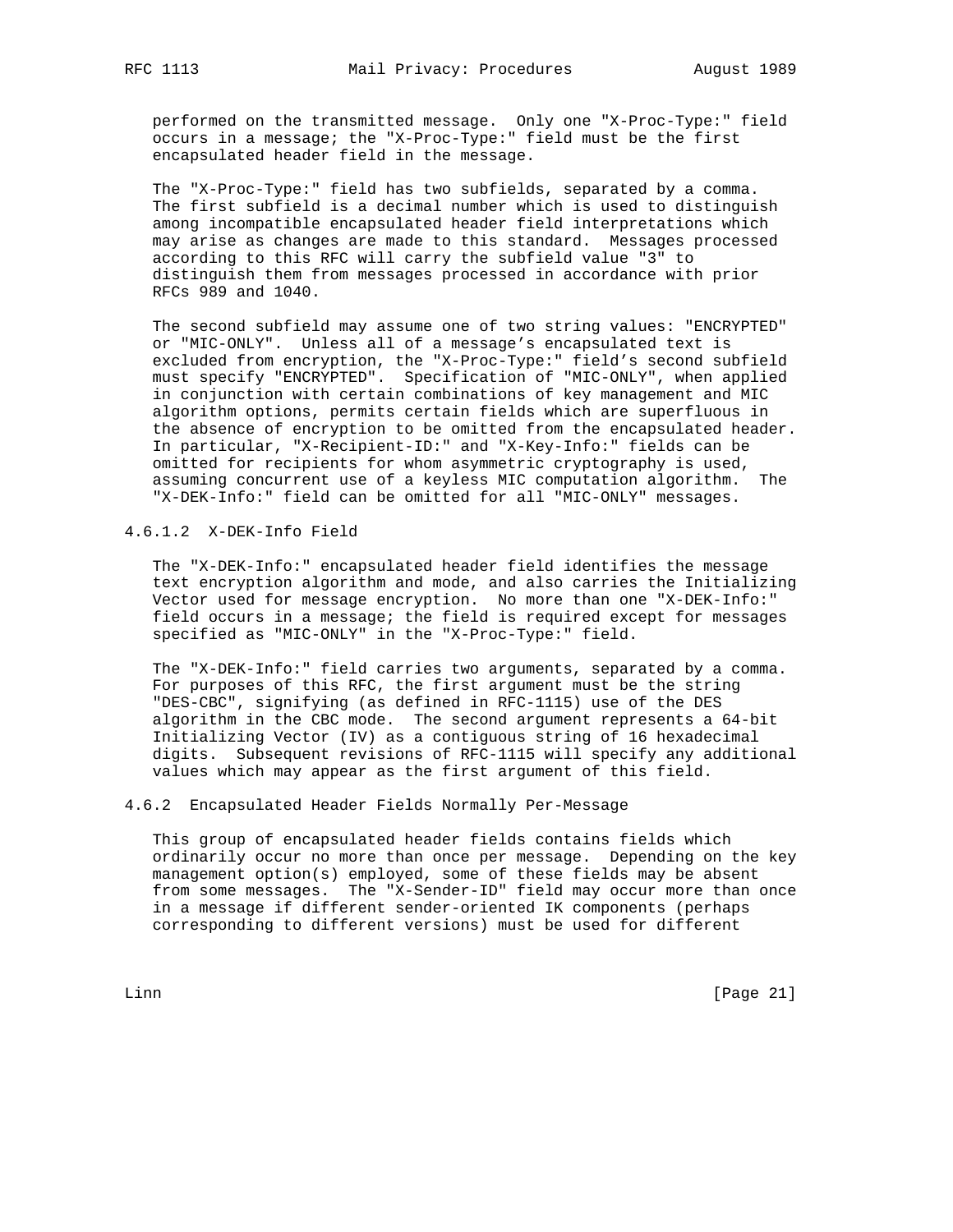recipients. In this case later occurrences override prior occurrences. If a mixture of symmetric and asymmetric key distribution is used within a single message, the recipients for each type of key distribution technology should be grouped together to simplify parsing.

# 4.6.2.1 X-Sender-ID Field

 The "X-Sender-ID:" encapsulated header field, required for all privacy-enhanced messages, identifies a message's sender and provides the sender's IK identification component. It should be replicated within the encapsulated text. The IK identification component carried in an "X-Sender-ID:" field is used in conjunction with all subsequent "X-Recipient-ID:" fields until another "X-Sender-ID:" field occurs; the ordinary case will be that only a single "X- Sender-ID:" field will occur, prior to any "X-Recipient-ID:" fields.

 The "X-Sender-ID:" field contains (in order) an Entity Identifier subfield, an (optional) Issuing Authority subfield, and an (optional) Version/Expiration subfield. The optional subfields are omitted if their use is rendered redundant by information carried in subsequent "X-Recipient-ID:" fields; this will ordinarily be the case where symmetric cryptography is used for key management. The subfields are delimited by the colon character (":"), optionally followed by whitespace.

 Section 5.2, Interchange Keys, discusses the semantics of these subfields and specifies the alphabet from which they are chosen. Note that multiple "X-Sender-ID:" fields may occur within a single encapsulated header. All "X-Recipient-ID:" fields are interpreted in the context of the most recent preceding "X-Sender-ID:" field; it is illegal for an "X-Recipient-ID:" field to occur in a header before an "X-Sender-ID:" has been provided.

# 4.6.2.2 X-Certificate Field

 The "X-Certificate:" encapsulated header field is used only when asymmetric key management is employed for one or more of a message's recipients. To facilitate processing by recipients (at least in advance of general directory server availability), inclusion of this field in all messages is strongly recommended. The field transfers a sender's certificate as a numeric quantity, represented with the encoding mechanism defined in Section 4.3.2.4 of this RFC. The semantics of a certificate are discussed in RFC-1114. The certificate carried in an "X-Certificate:" field is used in conjunction with "X-Sender-ID:" and "X-Recipient-ID:" fields for which asymmetric key management is employed.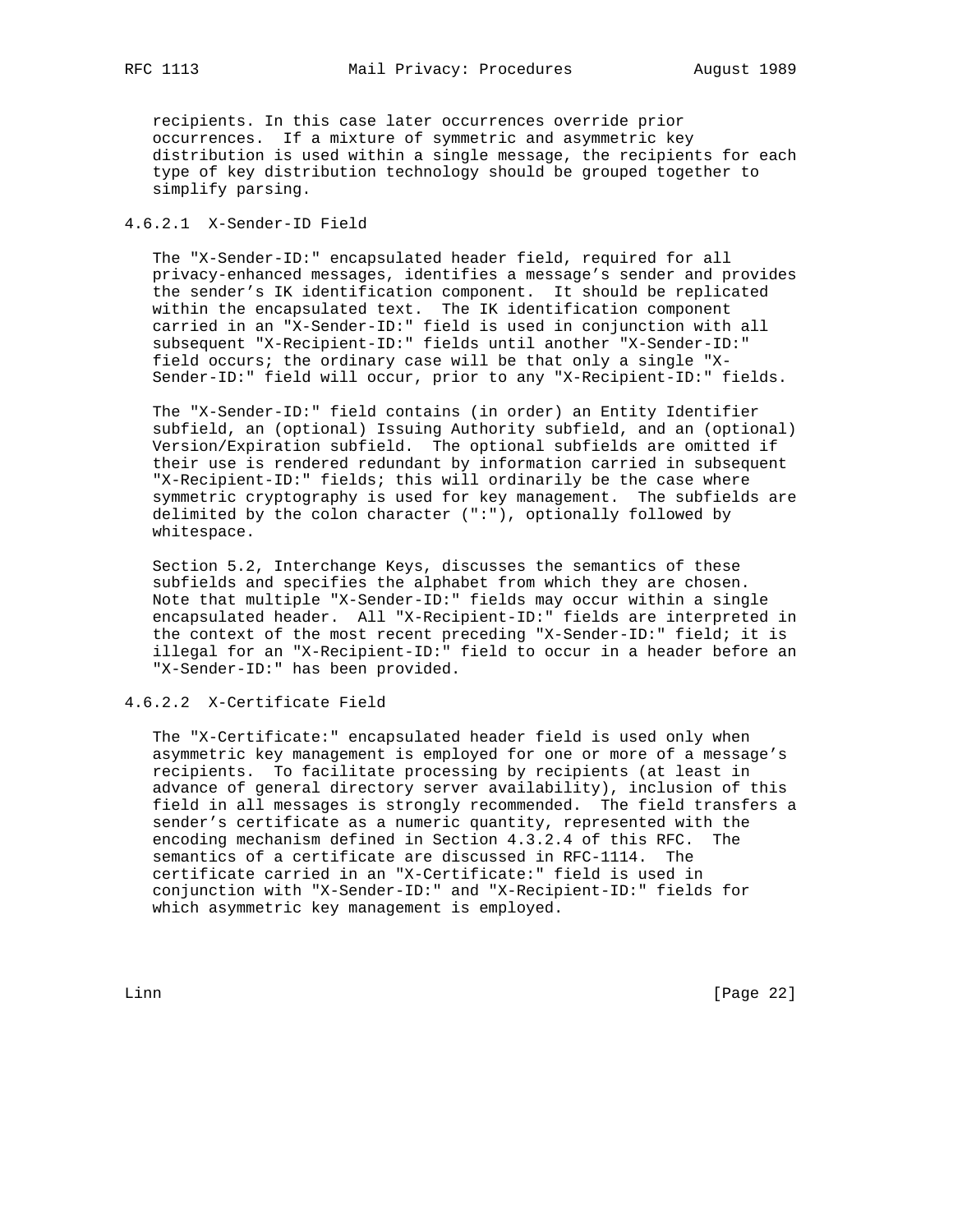# 4.6.2.3 X-MIC-Info Field

 The "X-MIC-Info:" encapsulated header field, used only when asymmetric key management is employed for at least one recipient of a message, carries three arguments, separated by commas. The first argument identifies the algorithm under which the accompanying MIC is computed; RFC-1115 specifies the acceptable set of MIC algorithm identifiers. The second argument identifies the algorithm under which the accompanying MIC is encrypted; for purposes of this RFC, the string "RSA" as described in RFC-1115 must occur, identifying use of the RSA algorithm. The third argument is a MIC, asymmetrically encrypted using the originator's private component. As discussed earlier in this section, the asymmetrically encrypted MIC is represented using the technique described in Section 4.3.2.4 of this RFC.

 The "X-MIC-Info:" field will occur immediately following the message's "X-Sender-ID:" field and any "X-Certificate:" or "X- Issuer-Certificate:" fields. Analogous to the "X-Sender-ID:" field, an "X-MIC-Info:" field applies to all subsequent recipients for whom asymmetric key management is used.

## 4.6.3 Encapsulated Header Fields with Variable Occurrences

 This group of encapsulated header fields contains fields which will normally occur variable numbers of times within a message, with numbers of occurrences ranging from zero to non-zero values which are independent of the number of recipients.

## 4.6.3.1 X-Issuer-Certificate Field

 The "X-Issuer-Certificate:" encapsulated header field is meaningful only when asymmetric key management is used for at least one of a message's recipients. A typical "X-Issuer-Certificate:" field would contain the certificate containing the public component used to sign the certificate carried in the message's "X-Certificate:" field, for recipients' use in chaining through that certificate's certification path. Other "X-Issuer-Certificate:" fields, typically representing higher points in a certification path, also may be included by a sender. The order in which "X-Issuer-Certificate:" fields are included need not correspond to the order of the certification path; the order of that path may in general differ from the viewpoint of different recipients. More information on certification paths can be found in RFC-1114.

 The certificate is represented in the same manner as defined for the "X-Certificate:" field, and any "X-Issuer-Certificate:" fields will ordinarily follow the "X-Certificate:" field directly. Use of the

Linn [Page 23]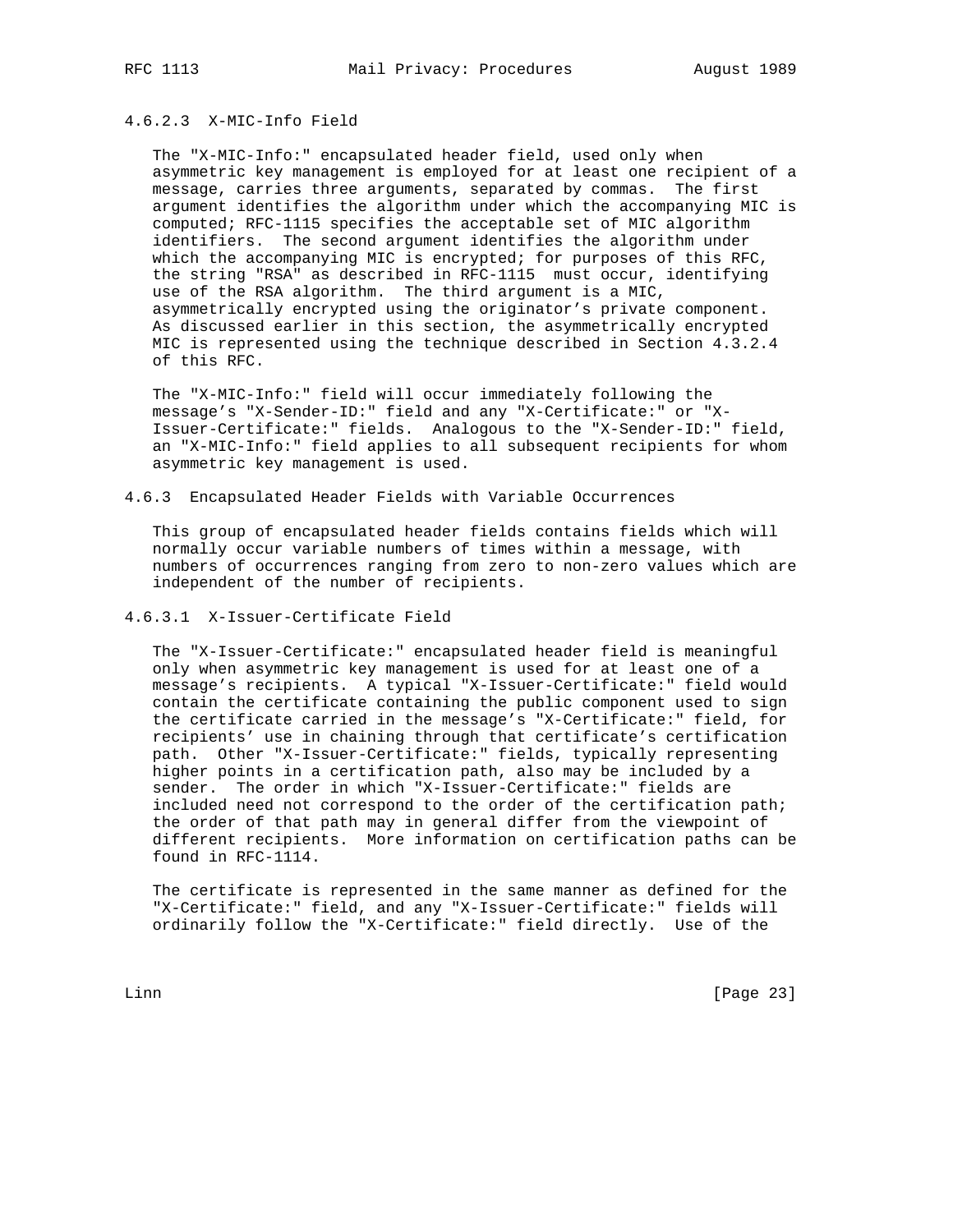"X-Issuer-Certificate:" field is optional even when asymmetric key management is employed, although its incorporation is strongly recommended in the absence of alternate directory server facilities from which recipients can access issuers' certificates.

## 4.6.4 Per-Recipient Encapsulated Header Fields

 This group of encapsulated header fields normally appears once for each of a message's named recipients. As a special case, these fields may be omitted in the case of a "MIC-ONLY" message to recipients for whom asymmetric key management is employed, given that the chosen MIC algorithm is keyless.

## 4.6.4.1 X-Recipient-ID Field

 The "X-Recipient-ID:" encapsulated header field identifies a recipient and provides the recipient's IK identification component. One "X-Recipient-ID:" field is included for each of a message's named recipients. It should be replicated within the encapsulated text. The field contains (in order) an Entity Identifier subfield, an Issuing Authority subfield, and a Version/Expiration subfield. The subfields are delimited by the colon character (":"), optionally followed by whitespace.

 Section 5.2, Interchange Keys, discusses the semantics of the subfields and specifies the alphabet from which they are chosen. All "X-Recipient-ID:" fields are interpreted in the context of the most recent preceding "X-Sender-ID:" field; it is illegal for an "X- Recipient-ID:" field to occur in a header before an "X-Sender-ID:" has been provided.

## 4.6.4.2 X-Key-Info Field

 One "X-Key-Info:" field is included for each of a message's named recipients. Each "X-Key-Info:" field is interpreted in the context of the most recent preceding "X-Recipient-ID:" field; normally, an "X-Key-Info:" field will immediately follow its associated "X- Recipient-ID:" field. The field's argument(s) differ depending on whether symmetric or asymmetric key management is used for a particular recipient.

# 4.6.4.2.1 Symmetric Key Management

 When symmetric key management is employed for a given recipient, the "X-Key-Info:" encapsulated header field transfers four items, separated by commas: an IK Use Indicator, a MIC Algorithm Indicator, a DEK and a MIC. The IK Use Indicator identifies the algorithm and mode in which the identified IK was used for DEK encryption for a

Linn [Page 24]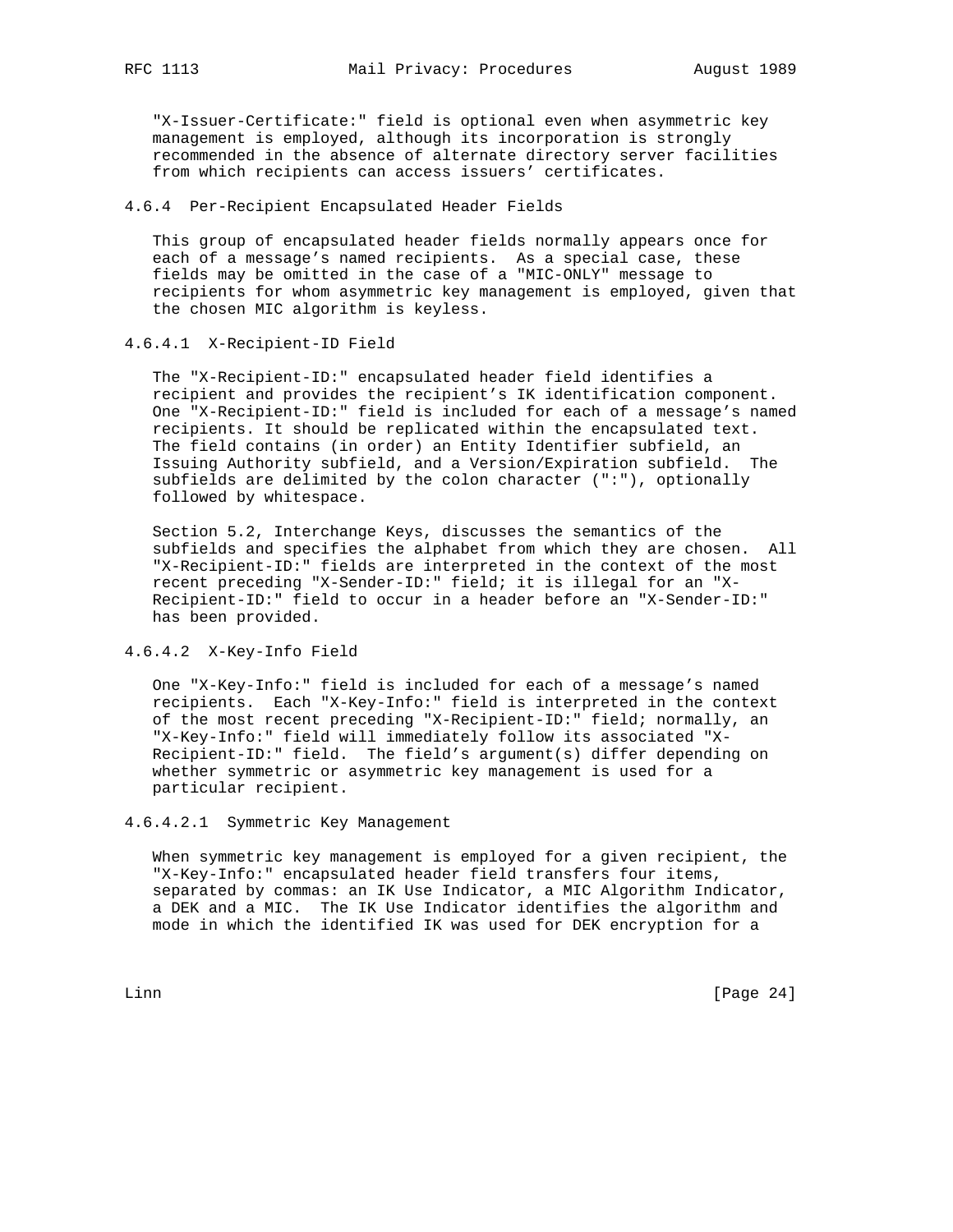particular recipient. For recipients for whom symmetric key management is used, it may assume the reserved string values "DES- ECB" or "DES-EDE", as defined in RFC-1115.

 The MIC Algorithm Indicator identifies the MIC computation algorithm used for a particular recipient; values for this subfield are defined in RFC-1115. The DEK and MIC are encrypted under the IK identified by a preceding "X-Recipient-ID:" field and prior "X-Sender-ID:" field; they are represented as two strings of contiguous hexadecimal digits, separated by a comma.

When DEA-1 is used for message text encryption, the DEK representation will be 16 hexadecimal digits (corresponding to a 64 bit key); this subfield can be extended to 32 hexadecimal digits (corresponding to a 128-bit key) if required to support other algorithms.

 Symmetric encryption of MICs is always performed in the same encryption mode used to encrypt the message's DEK. Encrypted MICs, like encrypted DEKs, are represented as contiguous strings of hexadecimal digits. The size of a MIC is dependent on the choice of MIC algorithm as specified in the MIC Algorithm Indicator subfield.

## 4.6.4.2.2 Asymmetric Key Management

 When asymmetric key management is employed for a given recipient, the "X-Key-Info:" field transfers two quantities, separated by commas. The first argument is an IK Use Indicator identifying the algorithm (and mode, if applicable) in which the DEK is encrypted; for purposes of this RFC, the IK Use Indicator subfield will always assume the reserved string value "RSA" (as defined in RFC-1115) for recipients for whom asymmetric key management is employed, signifying use of the RSA algorithm. The second argument is a DEK, encrypted (using asymmetric encryption) under the recipient's public component.

 Throughout this RFC we have adopted the terms "private component" and "public component" to refer to the quantities which are, respectively, kept secret and made publically available in asymmetric cryptosystems. This convention is adopted to avoid possible confusion arising from use of the term "secret key" to refer to either the former quantity or to a key in a symmetric cryptosystem.

 As discussed earlier in this section, the asymmetrically encrypted DEK is represented using the technique described in Section 4.3.2.4 of this RFC.

Linn [Page 25]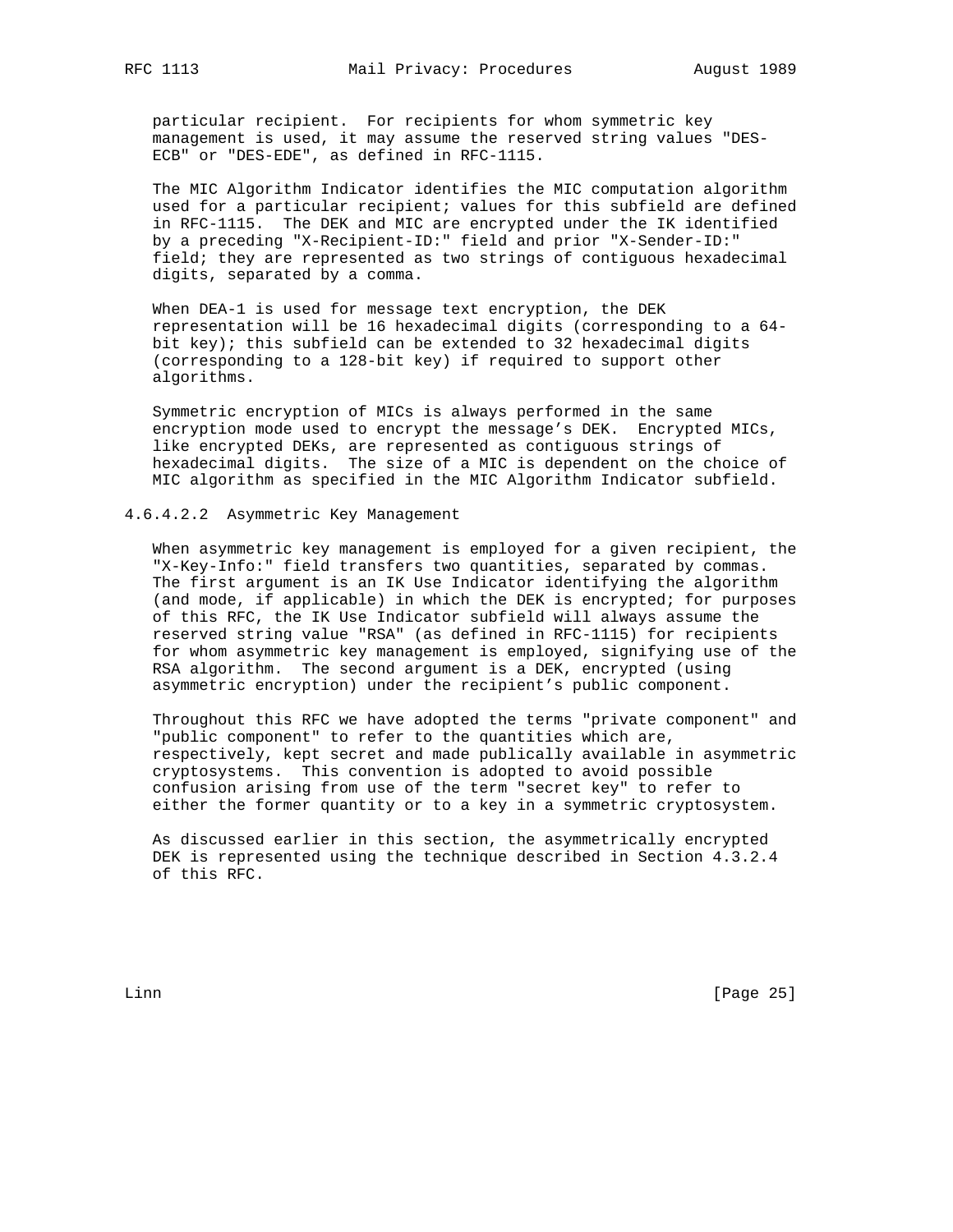#### 5. Key Management

 Several cryptographic constructs are involved in supporting the privacy-enhanced message processing procedure. A set of fundamental elements is assumed. Data Encrypting Keys (DEKs) are used to encrypt message text and (for some MIC computation algorithms) in the message integrity check (MIC) computation process. Interchange Keys (IKs) are used to encrypt DEKs and MICs for transmission with messages. In a certificate-based asymmetric key management architecture, certificates are used as a means to provide entities' public components and other information in a fashion which is securely bound by a central authority. The remainder of this section provides more information about these constructs.

# 5.1 Data Encrypting Keys (DEKs)

 Data Encrypting Keys (DEKs) are used for encryption of message text and (with some MIC computation algorithms) for computation of message integrity check quantities (MICs). It is strongly recommended that DEKs be generated and used on a one-time, per-message, basis. A transmitted message will incorporate a representation of the DEK encrypted under an appropriate interchange key (IK) for each of the named recipients.

 DEK generation can be performed either centrally by key distribution centers (KDCs) or by endpoint systems. Dedicated KDC systems may be able to implement stronger algorithms for random DEK generation than can be supported in endpoint systems. On the other hand, decentralization allows endpoints to be relatively self-sufficient, reducing the level of trust which must be placed in components other than a message's originator and recipient. Moreover, decentralized DEK generation at endpoints reduces the frequency with which senders must make real-time queries of (potentially unique) servers in order to send mail, enhancing communications availability.

 When symmetric cryptography is used, one advantage of centralized KDC-based generation is that DEKs can be returned to endpoints already encrypted under the IKs of message recipients rather than providing the IKs to the senders. This reduces IK exposure and simplifies endpoint key management requirements. This approach has less value if asymmetric cryptography is used for key management, since per-recipient public IK components are assumed to be generally available and per-sender private IK components need not necessarily be shared with a KDC.

5.2 Interchange Keys (IKs)

Interchange Key (IK) components are used to encrypt DEKs and MICs.

Linn [Page 26]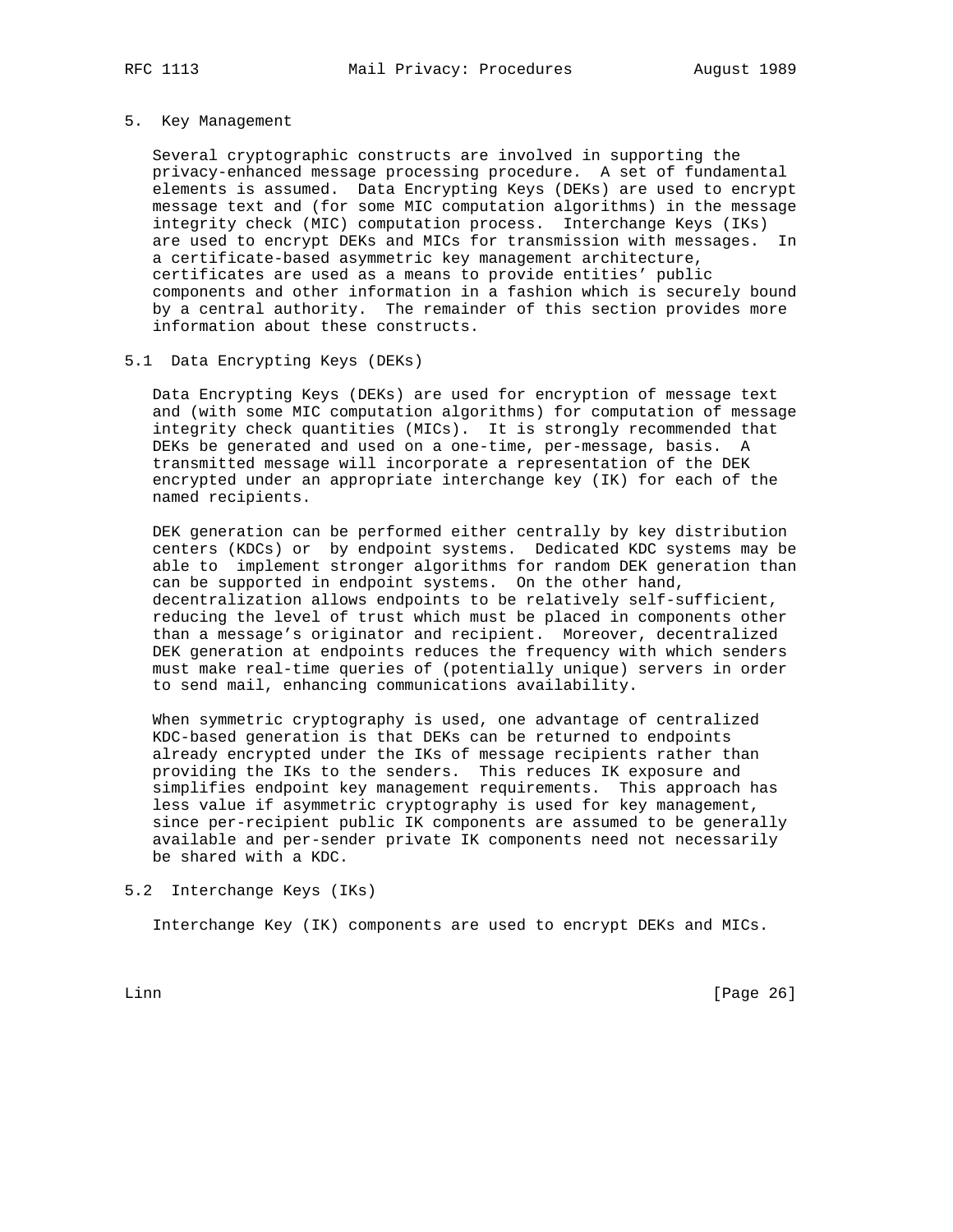In general, IK granularity is at the pairwise per-user level except for mail sent to address lists comprising multiple users. In order for two principals to engage in a useful exchange of privacy-enhanced electronic mail using conventional cryptography, they must first possess common IK components (when symmetric key management is used) or complementary IK components (when asymmetric key management is used). When symmetric cryptography is used, the IK consists of a single component, used to encrypt both DEKs and MICs. When asymmetric cryptography is used, a recipient's public component is used as an IK to encrypt DEKs (a transformation invertible only by a recipient possessing the corresponding private component), and the originator's private component is used to encrypt MICs (a transformation invertible by all recipients, since the originator's certificate provides the necessary public component of the originator).

 While this RFC does not prescribe the means by which interchange keys are provided to appropriate parties, it is useful to note that such means may be centralized (e.g., via key management servers) or decentralized (e.g., via pairwise agreement and direct distribution among users). In any case, any given IK component is associated with a responsible Issuing Authority (IA). When certificate-based asymmetric key management, as discussed in RFC-1114, is employed, the IA function is performed by a Certification Authority (CA).

 When an IA generates and distributes an IK component, associated control information is provided to direct how it is to be used. In order to select the appropriate IK(s) to use in message encryption, a sender must retain a correspondence between IK components and the recipients with which they are associated. Expiration date information must also be retained, in order that cached entries may be invalidated and replaced as appropriate.

 Since a message may be sent with multiple IK components identified, corresponding to multiple intended recipients, each recipient's UA must be able to determine that recipient's intended IK component. Moreover, if no corresponding IK component is available in the recipient's database when a message arrives, the recipient must be able to identify the required IK component and identify that IK component's associated IA. Note that different IKs may be used for different messages between a pair of communicants. Consider, for example, one message sent from A to B and another message sent (using the IK-per-list method) from A to a mailing list of which B is a member. The first message would use IK components associated individually with A and B, but the second would use an IK component shared among list members.

When a privacy-enhanced message is transmitted, an indication of the

Linn [Page 27]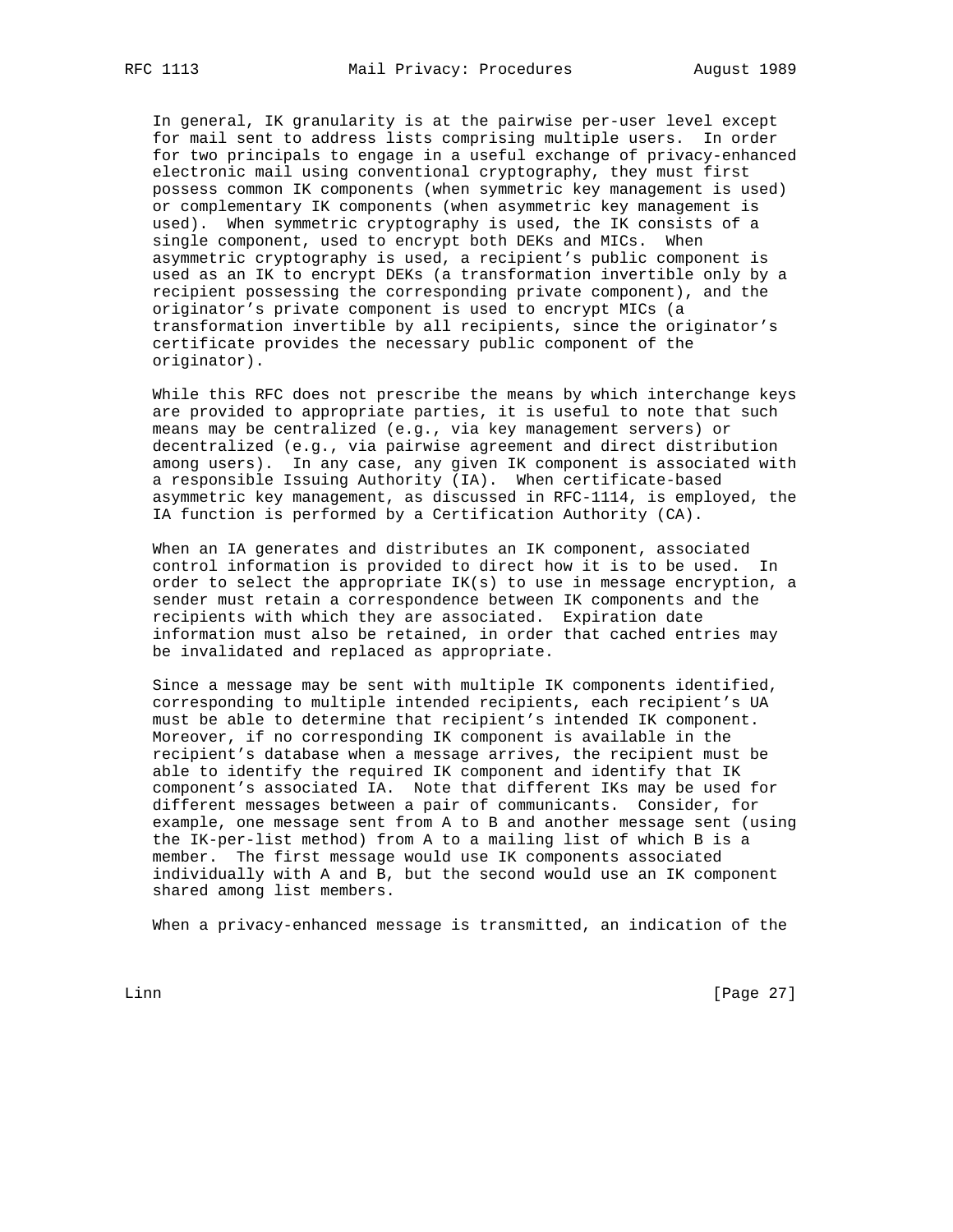IK components used for DEK and MIC encryption must be included. To this end, the "X-Sender-ID:" and "X-Recipient-ID:" encapsulated header fields provide the following data:

- 1. Identification of the relevant Issuing Authority (IA subfield)
- 2. Identification of an entity with which a particular IK component is associated (Entity Identifier or EI subfield)
- 3. Version/Expiration subfield

 The colon character (":") is used to delimit the subfields within an "X-Sender-ID:" or "X-Recipient-ID:". The IA, EI, and version/expiration subfields are generated from a restricted character set, as prescribed by the following BNF (using notation as defined in RFC-822, sections 2 and 3.3):

 IKsubfld := 1\*ia-char  $ia$ -char :=  $DIGIT / ALPHA / "''" / "+" / "("''")" /$  "," / "." / "/" / "=" / "?" / "-" / "@" / "%" / "!" / '"' / "\_" / "<" / ">" An example "X-Recipient-ID:" field is as follows:

X-Recipient-ID: linn@ccy.bbn.com:ptf-kmc:2

 This example field indicates that IA "ptf-kmc" has issued an IK component for use on messages sent to "linn@ccy.bbn.com", and that the IA has provided the number 2 as a version indicator for that IK component.

5.2.1 Subfield Definitions

 The following subsections define the subfields of "X-Sender-ID:" and "X-Recipient-ID:" fields.

5.2.1.1 Entity Identifier Subfield

 An entity identifier is constructed as an IKsubfld. More restrictively, an entity identifier subfield assumes the following form:

#### <user>@<domain-qualified-host>

 In order to support universal interoperability, it is necessary to assume a universal form for the naming information. For the case of installations which transform local host names before transmission into the broader Internet, it is strongly recommended that the host

Linn [Page 28]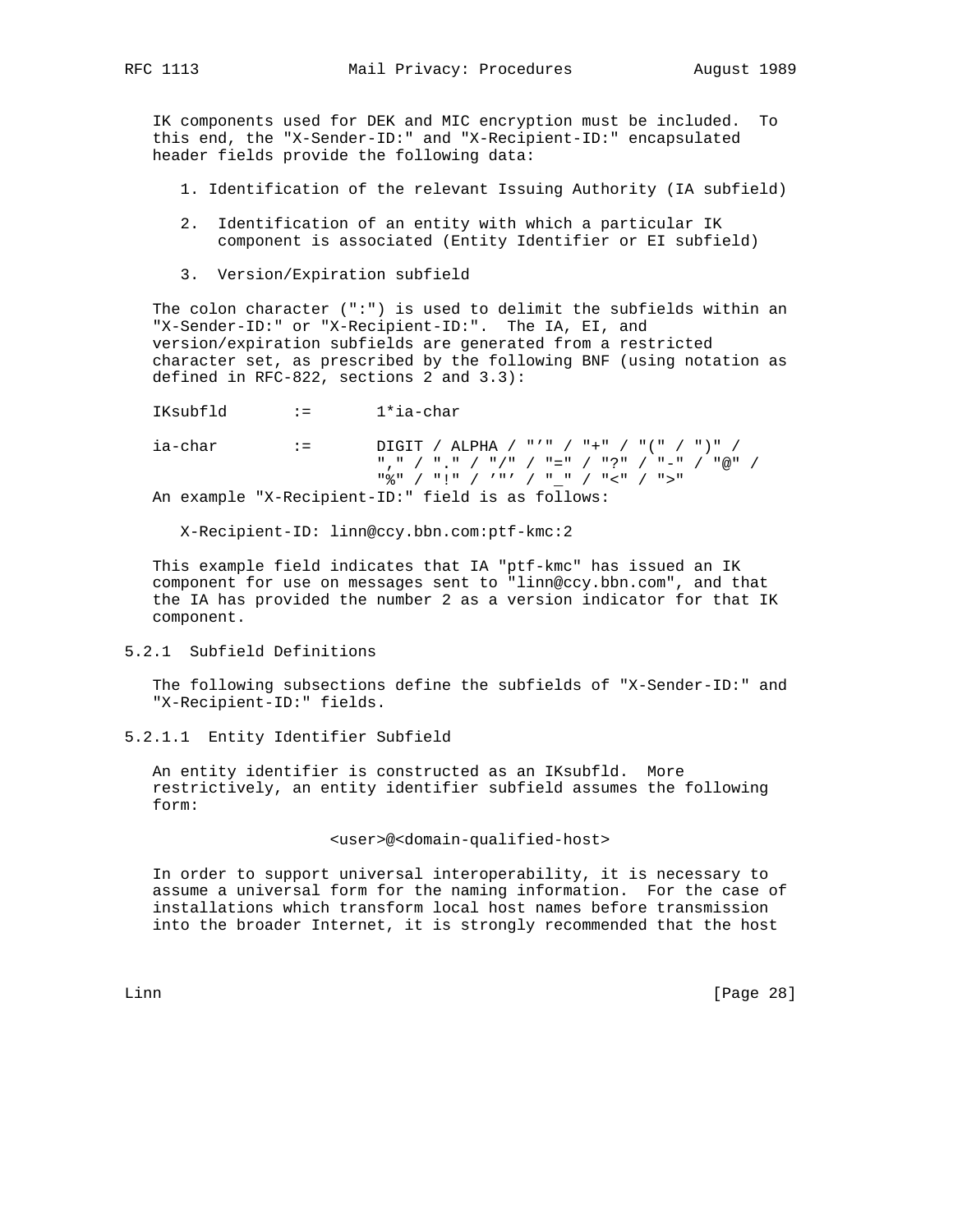name as presented to the Internet be employed.

### 5.2.1.2 Issuing Authority Subfield

 An IA identifier subfield is constructed as an IKsubfld. IA identifiers must be assigned in a manner which assures uniqueness. This can be done on a centralized or hierarchic basis.

## 5.2.1.3 Version/Expiration Subfield

 A version/expiration subfield is constructed as an IKsubfld. The version/expiration subfield format may vary among different IAs, but must satisfy certain functional constraints. An IA's version/expiration subfields must be sufficient to distinguish among the set of IK components issued by that IA for a given identified entity. Use of a monotonically increasing number is sufficient to distinguish among the IK components provided for an entity by an IA; use of a timestamp additionally allows an expiration time or date to be prescribed for an IK component.

#### 5.2.2 IK Cryptoperiod Issues

 An IK component's cryptoperiod is dictated in part by a tradeoff between key management overhead and revocation responsiveness. It would be undesirable to delete an IK component permanently before receipt of a message encrypted using that IK component, as this would render the message permanently undecipherable. Access to an expired IK component would be needed, for example, to process mail received by a user (or system) which had been inactive for an extended period of time. In order to enable very old IK components to be deleted, a message's recipient desiring encrypted local long term storage should transform the DEK used for message text encryption via re-encryption under a locally maintained IK, rather than relying on IA maintenance of old IK components for indefinite periods.

- 6. User Naming
- 6.1 Current Approach

 Unique naming of electronic mail users, as is needed in order to select corresponding keys correctly, is an important topic and one which has received significant study. Our current architecture associates IK components with user names represented in a universal form ("user@domain-qualified-host"), relying on the following properties:

 1. The universal form must be specifiable by an IA as it distributes IK components and known to a UA as it processes

Linn [Page 29]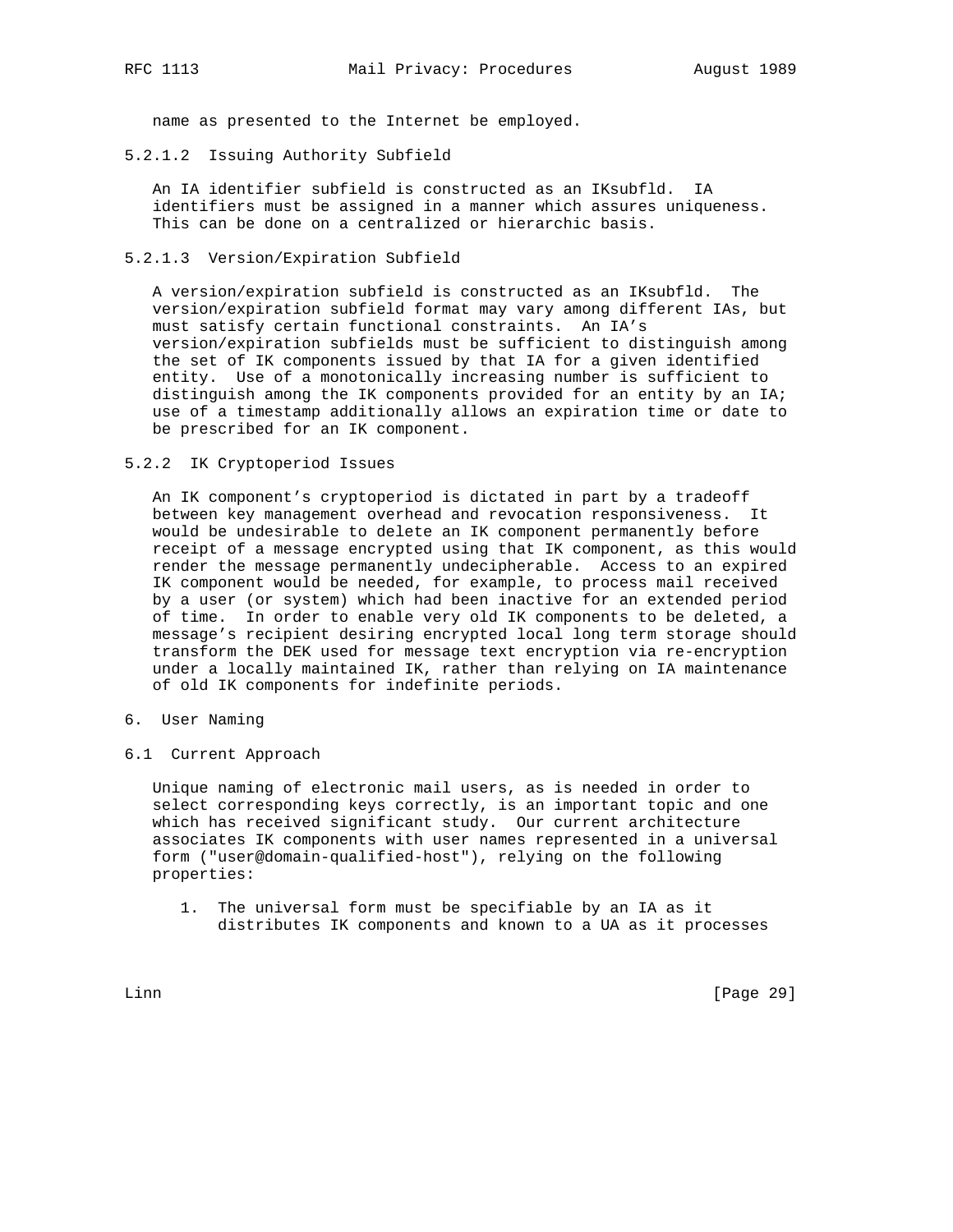received IK components and IK component identifiers. If a UA or IA uses addresses in a local form which is different from the universal form, it must be able to perform an unambiguous mapping from the universal form into the local representation.

 2. The universal form, when processed by a sender UA, must have a recognizable correspondence with the form of a recipient address as specified by a user (perhaps following local transformation from an alias into a universal form).

 It is difficult to ensure these properties throughout the Internet. For example, an MTS which transforms address representations between the local form used within an organization and the universal form as used for Internet mail transmission may cause property 2 to be violated.

6.2 Issues for Consideration

 The use of flat (non-hierarchic) electronic mail user identifiers, which are unrelated to the hosts on which the users reside, may offer value. As directory servers become more widespread, it may become appropriate for would-be senders to search for desired recipients based on such attributes. Personal characteristics, like social security numbers, might be considered. Individually-selected identifiers could be registered with a central authority, but a means to resolve name conflicts would be necessary.

 A point of particular note is the desire to accommodate multiple names for a single individual, in order to represent and allow delegation of various roles in which that individual may act. A naming mechanism that binds user roles to keys is needed. Bindings cannot be immutable since roles sometimes change (e.g., the comptroller of a corporation is fired).

 It may be appropriate to examine the prospect of extending the DARPA/DoD domain system and its associated name servers to resolve user names to unique user IDs. An additional issue arises with regard to mailing list support: name servers do not currently perform (potentially recursive) expansion of lists into users. ISO and CSNet are working on user-level directory service mechanisms, which may also bear consideration.

7. Example User Interface and Implementation

 In order to place the mechanisms and approaches discussed in this RFC into context, this section presents an overview of a prototype implementation. This implementation is a standalone program which is

Linn [Page 30]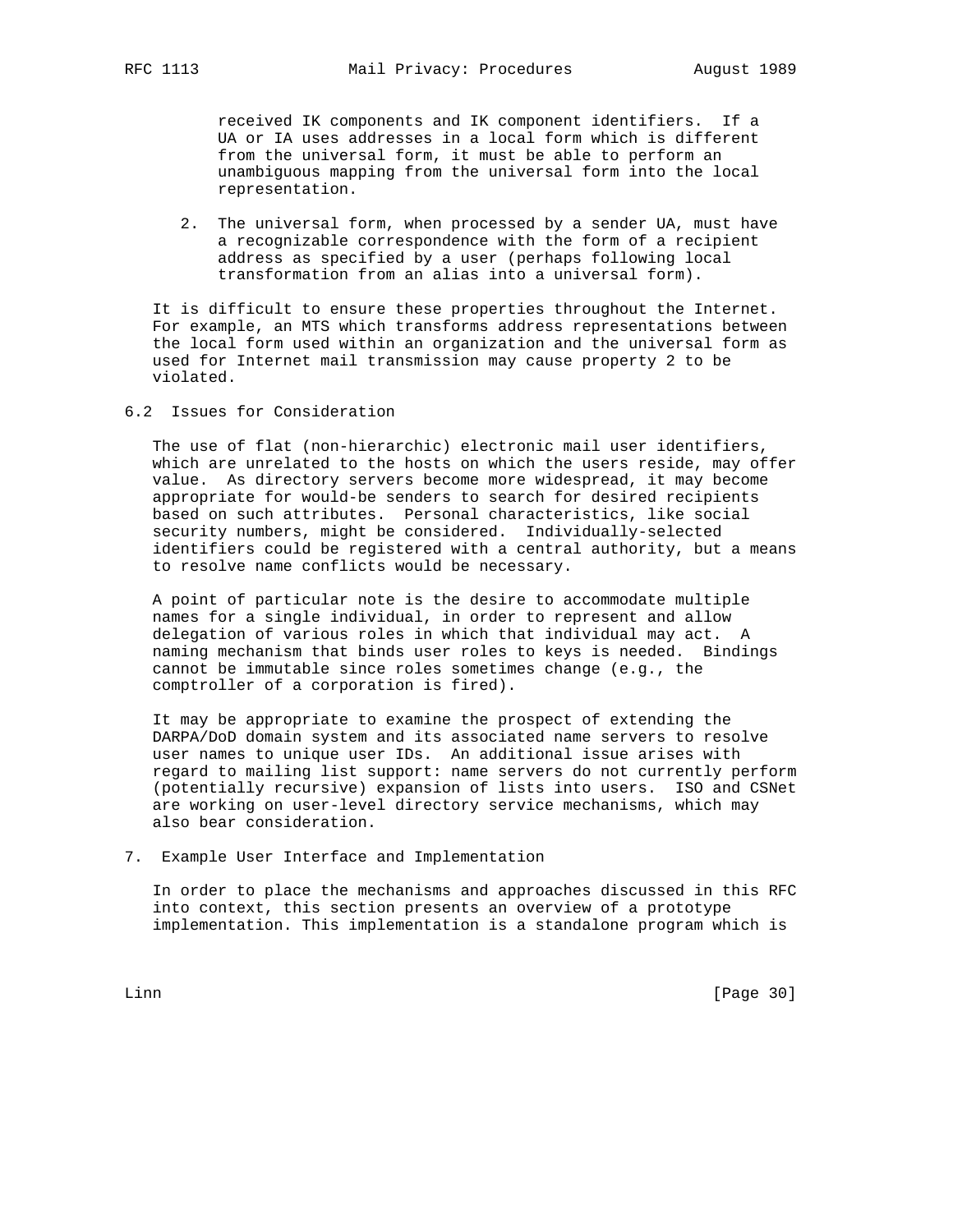invoked by a user, and lies above the existing UA sublayer. In the UNIX system, and possibly in other environments as well, such a program can be invoked as a "filter" within an electronic mail UA or a text editor, simplifying the sequence of operations which must be performed by the user. This form of integration offers the advantage that the program can be used in conjunction with a range of UA programs, rather than being compatible only with a particular UA.

When a user wishes to apply privacy enhancements to an outgoing message, the user prepares the message's text and invokes the standalone program (interacting with the program in order to provide address information and other data required to perform privacy enhancement processing), which in turn generates output suitable for transmission via the UA. When a user receives a privacy-enhanced message, the UA delivers the message in encrypted form, suitable for decryption and associated processing by the standalone program.

 In this prototype implementation (based on symmetric key management), a cache of IK components is maintained in a local file, with entries managed manually based on information provided by originators and recipients. This cache is, effectively, a simple database. IK components are selected for transmitted messages based on the sender's identity and on recipient names, and corresponding "X- Sender-ID:" and "X-Recipient-ID:" fields are placed into the message's encapsulated header. When a message is received, these fields are used as a basis for a lookup in the database, yielding the appropriate IK component entries. DEKs and IVs are generated dynamically within the program.

 Options and destination addresses are selected by command line arguments to the standalone program. The function of specifying destination addresses to the privacy enhancement program is logically distinct from the function of specifying the corresponding addresses to the UA for use by the MTS. This separation results from the fact that, in many cases, the local form of an address as specified to a UA differs from the Internet global form as used in "X-Sender-ID:" and "X-Recipient-ID:" fields.

8. Areas For Further Study

 The procedures defined in this RFC are sufficient to support implementation of privacy-enhanced electronic mail transmission among cooperating parties in the Internet. Further effort will be needed, however, to enhance robustness, generality, and interoperability. In particular, further work is needed in the following areas:

 1. User naming techniques, and their relationship to the domain system, name servers, directory services, and key management

Linn [Page 31]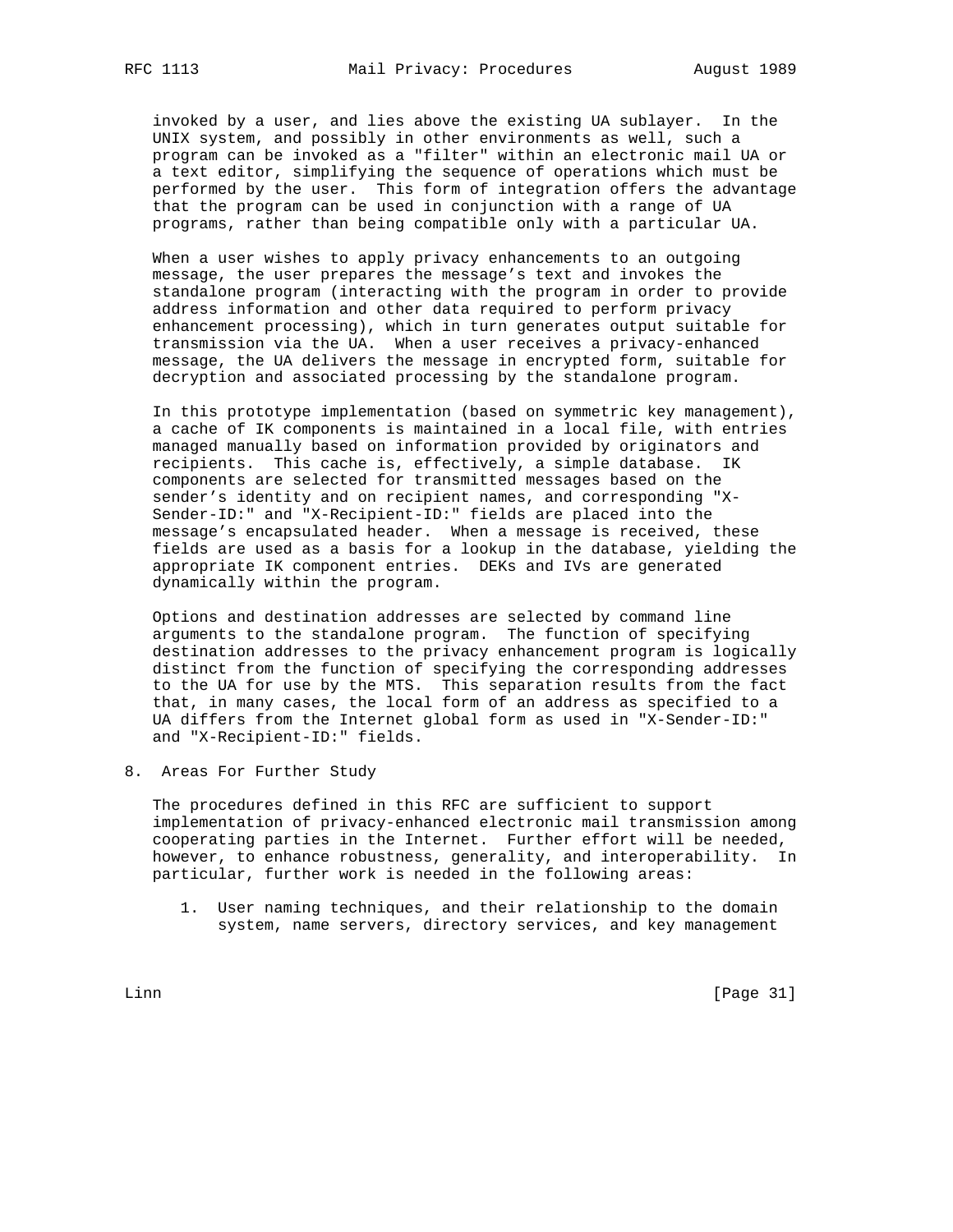functions.

- 2. Detailed standardization of Issuing Authority and directory service functions and interactions.
- 3. Privacy-enhanced interoperability with X.400 mail.

 We anticipate generation of subsequent RFCs which will address these topics.

9. References

 This section identifies background references which may be useful to those contemplating use of the mechanisms defined in this RFC.

 ISO 7498/Part 2 - Security Architecture, prepared by ISO/TC97/SC 21/WG 1 Ad hoc group on Security, extends the OSI Basic Reference Model to cover security aspects which are general architectural elements of communications protocols, and provides an annex with tutorial and background information.

 US Federal Information Processing Standards Publication (FIPS PUB) 46, Data Encryption Standard, 15 January 1977, defines the encipherment algorithm used for message text encryption and Message Authentication Code (MAC) computation.

 FIPS PUB 81, DES Modes of Operation, 2 December 1980, defines specific modes in which the Data Encryption Standard algorithm may to be used to perform encryption.

 FIPS PUB 113, Computer Data Authentication, May 1985, defines a specific procedure for use of the Data Encryption Standard algorithm to compute a MAC.

### NOTES:

- [1] Key generation for MIC computation and message text encryption may either be performed by the sending host or by a centralized server. This RFC does not constrain this design alternative. Section 5.1 identifies possible advantages of a centralized server approach if symmetric key management is employed.
- [2] American National Standard Data Encryption Algorithm (ANSI X3.92-1981), American National Standards Institute, Approved 30 December 1980.
- [3] Federal Information Processing Standards Publication 46, Data Encryption Standard, 15 January 1977.

Linn [Page 32]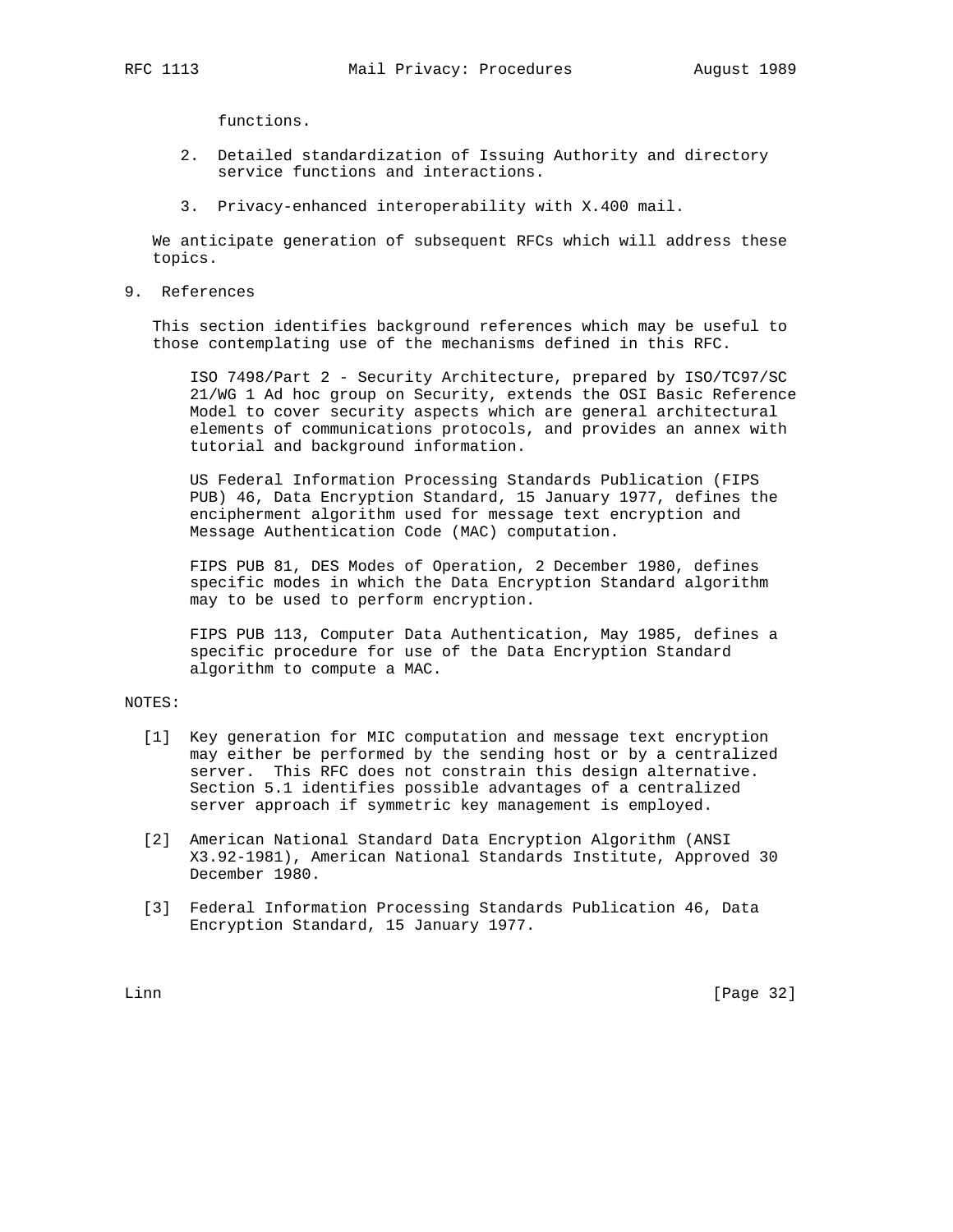- [4] Information Processing Systems: Data Encipherment: Modes of Operation of a 64-bit Block Cipher.
- [5] Federal Information Processing Standards Publication 81, DES Modes of Operation, 2 December 1980.
- [6] ANSI X9.17-1985, American National Standard, Financial Institution Key Management (Wholesale), American Bankers Association, April 4, 1985, Section 7.2.
- [7] Postel, J., "Simple Mail Transfer Protocol" RFC-821, USC/Information Sciences Institute, August 1982.
- [8] This transformation should occur only at an SMTP endpoint, not at an intervening relay, but may take place at a gateway system linking the SMTP realm with other environments.
- [9] Use of the SMTP canonicalization procedure at this stage was selected since it is widely used and implemented in the Internet community, not because SMTP interoperability with this intermediate result is required; no privacy-enhanced message will be passed to SMTP for transmission directly from this step in the four-phase transformation procedure.
- [10] Crocker, D., "Standard for the Format of ARPA Internet Text Messages", RFC-822, August 1982.
- [11] Rose, M. and E. Stefferud, "Proposed Standard for Message Encapsulation", RFC-934, January 1985.
- [12] CCITT Recommendation X.411 (1988), "Message Handling Systems: Message Transfer System: Abstract Service Definition and Procedures".
- [13] CCITT Recommendation X.509 (1988), "The Directory Authentication Framework".
- [14] Kille, S., "Mapping between X.400 and RFC-822", RFC-987, June 1986.
- [15] Federal Information Processing Standards Publication 113, Computer Data Authentication, May 1985.
- [16] American National Standard for Information Systems Data Encryption Algorithm - Modes of Operation (ANSI X3.106-1983), American National Standards Institute - Approved 16 May 1983.
- [17] Voydock, V. and S. Kent, "Security Mechanisms in High-Level

Linn [Page 33]